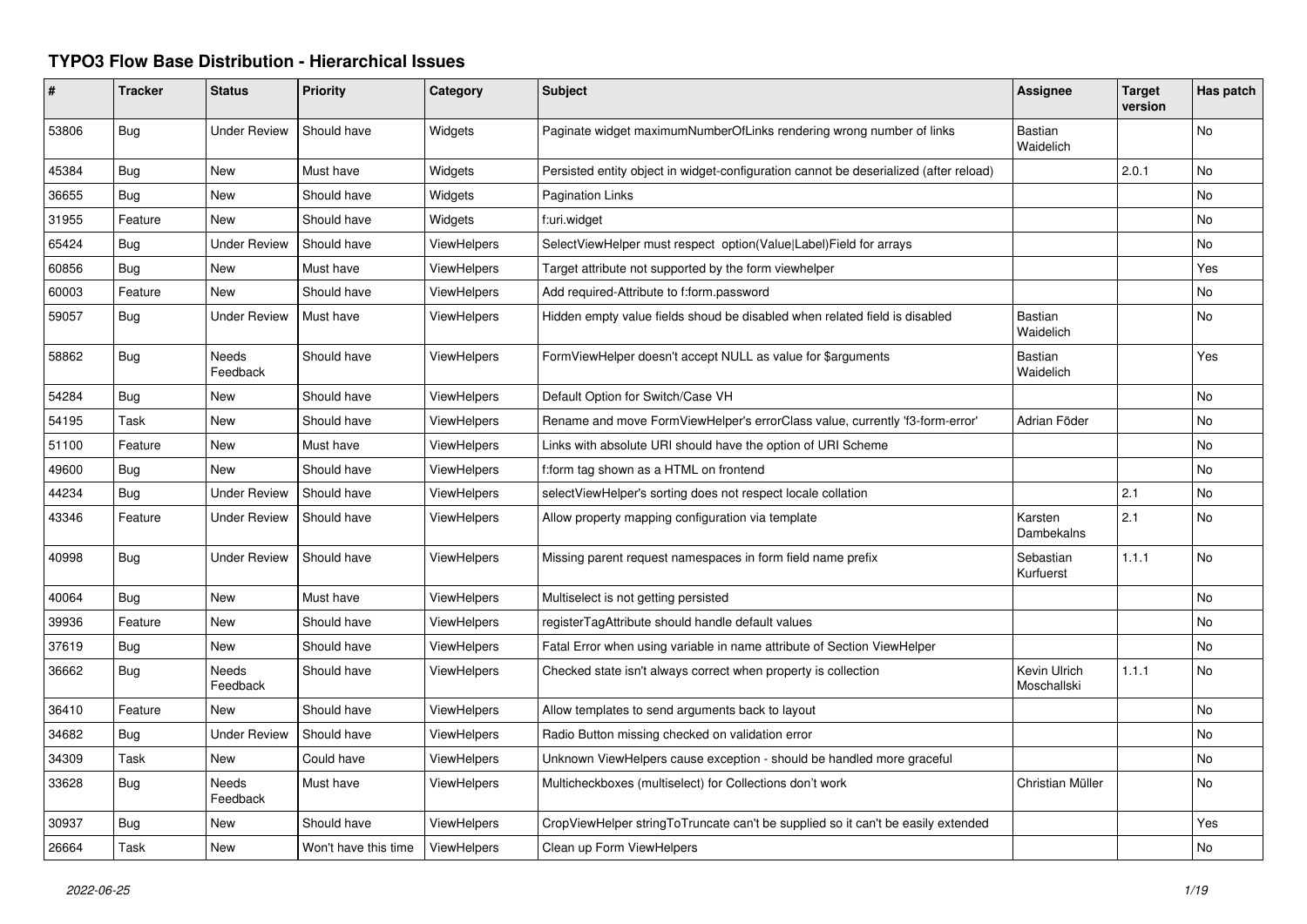| #     | <b>Tracker</b> | <b>Status</b>            | <b>Priority</b>      | Category           | <b>Subject</b>                                                                                         | <b>Assignee</b>        | <b>Target</b><br>version | Has patch      |
|-------|----------------|--------------------------|----------------------|--------------------|--------------------------------------------------------------------------------------------------------|------------------------|--------------------------|----------------|
| 26658 | Task           | <b>New</b>               | Won't have this time | ViewHelpers        | Make Form ViewHelpers consistent                                                                       |                        |                          | No             |
| 10911 | Task           | New                      | Should have          | <b>ViewHelpers</b> | Tx_Fluid_ViewHelpers_Form_AbstractFormViewHelper->renderHiddenIdentityField<br>should be more reliable |                        |                          | No             |
| 9950  | Task           | <b>New</b>               | Should have          | ViewHelpers        | Binding to nested arrays impossible for form-elements                                                  |                        |                          |                |
| 8648  | <b>Bug</b>     | New                      | Should have          | ViewHelpers        | format.crop ViewHelper should support all features of the crop stdWrap function                        |                        |                          | No.            |
| 8491  | Task           | <b>Needs</b><br>Feedback | Should have          | <b>ViewHelpers</b> | link.action and uri.action differ in absolute argument                                                 | Karsten<br>Dambekalns  |                          | No.            |
| 5933  | Feature        | Accepted                 | Should have          | <b>ViewHelpers</b> | Optional section rendering                                                                             | Sebastian<br>Kurfuerst |                          | No             |
| 3725  | Feature        | <b>New</b>               | Could have           | <b>ViewHelpers</b> | CSS Engine                                                                                             | Christian Müller       |                          | No             |
| 60181 | Feature        | New                      | Could have           | View               | Caching mechanism for Fluid Views/Templates                                                            |                        |                          | N <sub>o</sub> |
| 46289 | <b>Bug</b>     | <b>Needs</b><br>Feedback | Should have          | View               | Enable Escaping Interceptor in XML request format                                                      |                        | 2.0.1                    | No             |
| 45394 | Task           | New                      | Should have          | View               | Forwardport Unit test for standalone view                                                              |                        |                          | No             |
| 43072 | Task           | New                      | Should have          | View               | Remove TOKENS for adding templates fallback in Backporter                                              |                        |                          | No             |
| 38369 | Bug            | New                      | Must have            | View               | Resource ViewHelpers should not fall back to request package                                           |                        |                          | No             |
| 8989  | Feature        | Needs<br>Feedback        | Could have           | View               | Search path for fluid template files                                                                   |                        |                          | No.            |
| 57450 | Bug            | <b>New</b>               | Should have          | Validation         | International E-Mail addresses (umlauts, etc.) are not validated correctly                             |                        |                          | No             |
| 50901 | Feature        | <b>New</b>               | Should have          | Validation         | @IgnoreValidation also for class fields                                                                |                        |                          | No             |
| 48093 | Bug            | New                      | Must have            | Validation         | AbstractCompositeValidators memory consumption continuously grow                                       |                        | 2.0.1                    | Yes            |
| 47456 | Feature        | New                      | Should have          | Validation         | ManyToOne and OneToOne Relations of Objects passed as Action Argument are<br>loaded automatically      |                        |                          | No             |
| 47191 | Feature        | <b>Under Review</b>      | Should have          | Validation         | Make (property) Validators aware of parent class and the property they belong to                       |                        |                          | No             |
| 46011 | Task           | New                      | Should have          | Validation         | Validate annotation with missing type should throw useful error                                        |                        |                          | No             |
| 45409 | Feature        | New                      | Should have          | Validation         | Support validation of abstract nested properties                                                       |                        |                          | No             |
| 44738 | Feature        | New                      | Must have            | Validation         | Re-Validation of argument's custom validators                                                          |                        |                          | No             |
| 39788 | Feature        | New                      | Could have           | Validation         | RFC: Repository based NotExistsValidator                                                               |                        |                          | No             |
| 38980 | Bug            | New                      | Must have            | Validation         | ActionController: behavior of required arguments is not consistent                                     |                        |                          | No             |
| 37564 | Bug            | New                      | Should have          | Validation         | Validation of Parent Object containing properties of type ManyToOne and<br>ManyToMany to same Target   |                        |                          | No             |
| 37316 | Bug            | <b>New</b>               | Should have          | Validation         | Use findBestMatchingLocale instead of getDefaultLocale?                                                |                        |                          | No             |
| 37302 | Bug            | Needs<br>Feedback        | Should have          | Validation         | NumberValidator                                                                                        | Carsten Bleicker       |                          | No             |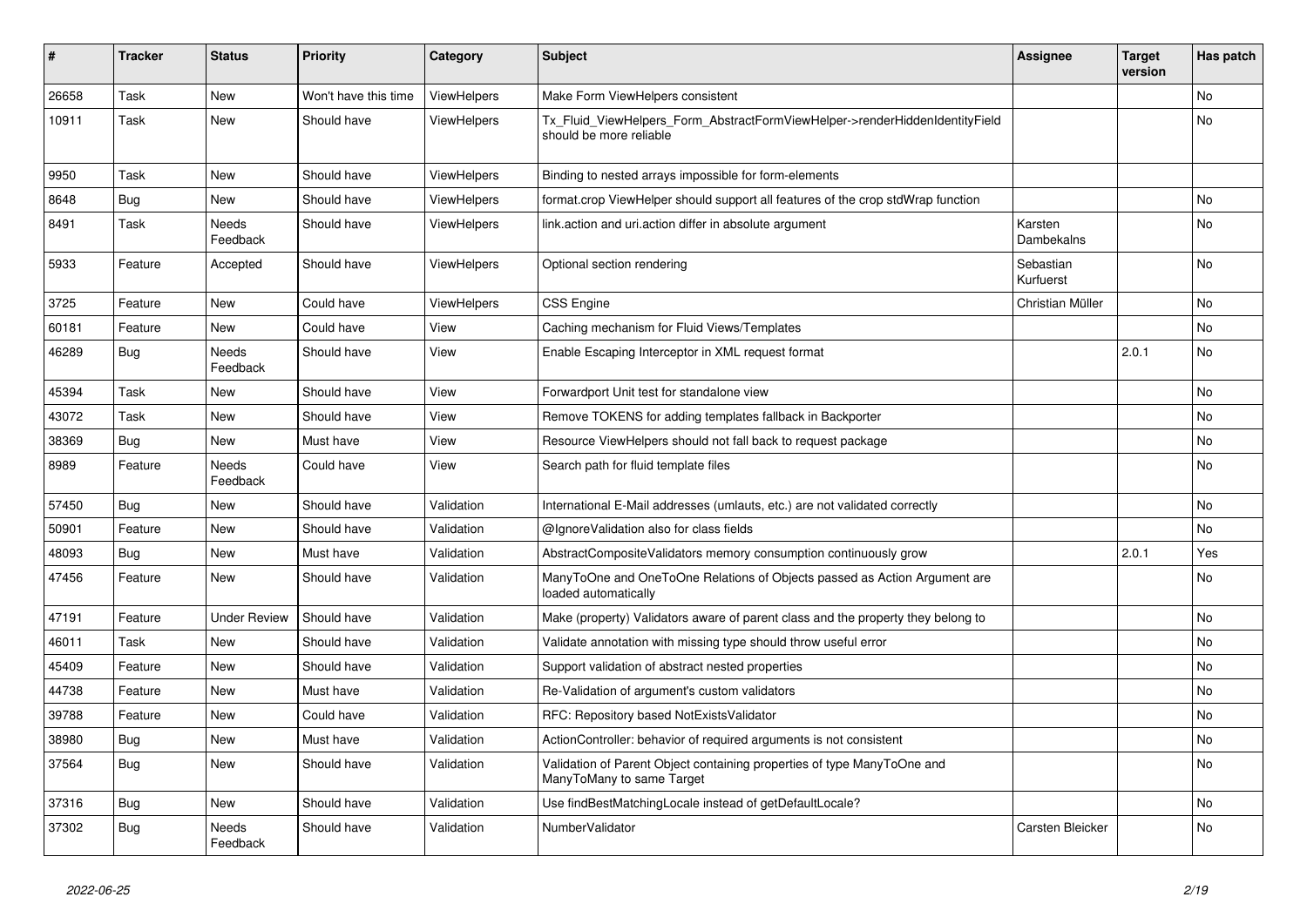| ∦     | <b>Tracker</b> | <b>Status</b>       | <b>Priority</b> | Category   | Subject                                                                                                                      | <b>Assignee</b>              | <b>Target</b><br>version | Has patch      |
|-------|----------------|---------------------|-----------------|------------|------------------------------------------------------------------------------------------------------------------------------|------------------------------|--------------------------|----------------|
| 35781 | Feature        | New                 | Should have     | Validation | Model validation                                                                                                             |                              |                          | N <sub>o</sub> |
| 31500 | <b>Bug</b>     | Under Review        | Must have       | Validation | Argument validation for CLI requests is not done                                                                             | Karsten<br>Dambekalns        |                          | No             |
| 28399 | Feature        | Needs<br>Feedback   | Should have     | Validation | Validation message and code should be configurable for bundled validators                                                    |                              |                          | <b>No</b>      |
| 6178  | Feature        | <b>New</b>          | Should have     | Validation | Implement FileType and FileSize validators                                                                                   |                              |                          |                |
| 4146  | Feature        | Accepted            | Should have     | Validation | Support typed parameters for validation                                                                                      | Karsten<br><b>Dambekalns</b> |                          |                |
| 3587  | Feature        | New                 | Could have      | Validation | Enforce validation rules for value objects already in constructor                                                            |                              |                          |                |
| 62740 | Bug            | New                 | Should have     | Utility    | Add check on literal in TypeHandlingUtility::isCollectionType                                                                |                              |                          | No             |
| 52185 | Bug            | New                 | Could have      | Utility    | PositionalArraySorter should detect recursive dependencies                                                                   |                              |                          | No             |
| 32985 | Feature        | New                 | Should have     | Utility    | Implement Processing Rules when merging numerically-indexed arrays                                                           |                              |                          | <b>No</b>      |
| 48409 | Feature        | New                 | Could have      | SignalSlot | Introduce new Annotation "Slot" for wiring signal and slots                                                                  |                              |                          | No             |
| 57374 | Bug            | <b>New</b>          | Should have     | Session    | Persisted entities saved in session are not resolved                                                                         |                              | 2.x                      | No             |
| 55937 | Bug            | New                 | Must have       | Session    | FlashMessage queue is lost                                                                                                   |                              |                          | No             |
| 46210 | <b>Bug</b>     | Needs<br>Feedback   | Should have     | Session    | securityContext->getParty() in the initializeObject() method of a session-Scope<br>object throws exception on second request |                              |                          | No             |
| 46097 | Bug            | New                 | Must have       | Session    | Logged in user gets session of an other logged in user                                                                       | Robert Lemke                 |                          | No             |
| 44203 | Bug            | Needs<br>Feedback   | Should have     | Session    | Session implementation is still racy                                                                                         | Robert Lemke                 | 2.0.1                    | No             |
| 40418 | Feature        | Needs<br>Feedback   | Could have      | Session    | Add an option to flow3:cache: flush thats keeps user sessions active                                                         |                              |                          | No             |
| 37227 | Bug            | On Hold             | Must have       | Session    | securityContext->getParty is not available in widget context                                                                 |                              |                          | No             |
| 29405 | Bug            | New                 | Must have       | Session    | When storing a new entity inside the session, it will be fully serialized instead of just<br>the reference being stored      |                              |                          |                |
| 58927 | Bug            | New                 | Should have     | Security   | Overlapping ressouce definitions in Policy yaml resolved incorrectly                                                         |                              | 2.1                      | No             |
| 58852 | Bug            | New                 | Should have     | Security   | TYPO3\Flow\Security\Exception\AccessDeniedException should clarify which action<br>fails to execute                          |                              |                          | No             |
| 57541 | Bug            | <b>Under Review</b> | Must have       | Security   | Content Security: operands work intrinsically differently in Rewrite and Manual check                                        |                              |                          | No.            |
| 54589 | Bug            | New                 | Should have     | Security   | Role parent is not removed from roles MM table                                                                               |                              |                          | No             |
| 54146 | Bug            | New                 | Should have     | Security   | Different sorting of arguments in ACL Patterns doesnt work                                                                   | Christian Müller             |                          | No             |
| 53177 | Feature        | New                 | Should have     | Security   | entity resource policy value support for `this`                                                                              |                              |                          | No             |
| 50115 | Feature        | <b>Under Review</b> | Must have       | Security   | During the policy loading, we need to take care if class exist                                                               | Dominique Feyer              |                          | Yes            |
| 49780 | <b>Bug</b>     | New                 | Should have     | Security   | Roles are not synchronized                                                                                                   |                              |                          | No             |
| 49373 | Bug            | New                 | Must have       | Security   | Methods policy with key "Controllers" is ignored                                                                             |                              |                          | No             |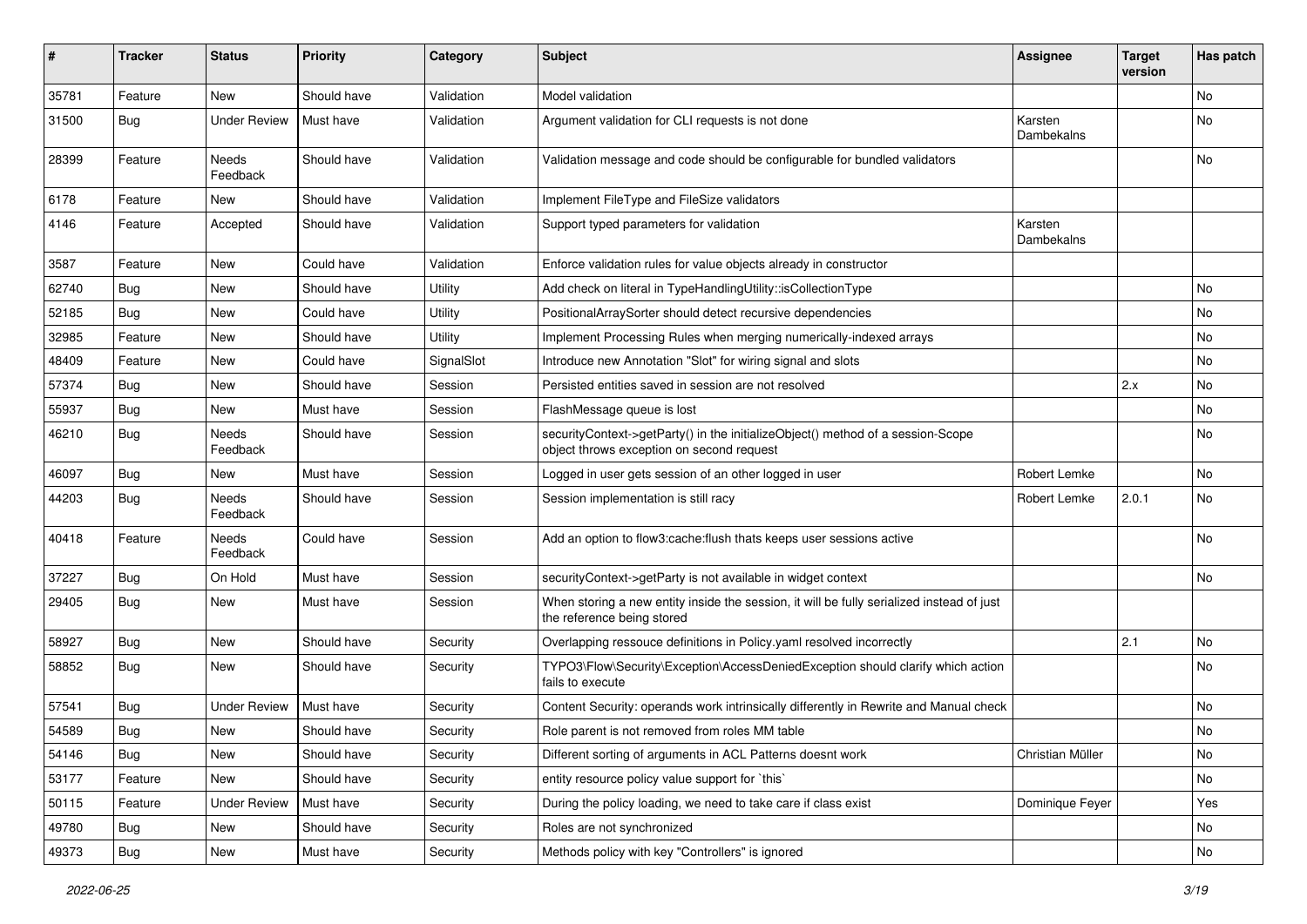| ∦     | <b>Tracker</b> | <b>Status</b>            | <b>Priority</b> | Category | <b>Subject</b>                                                                                                       | <b>Assignee</b>       | <b>Target</b><br>version | Has patch |
|-------|----------------|--------------------------|-----------------|----------|----------------------------------------------------------------------------------------------------------------------|-----------------------|--------------------------|-----------|
| 48898 | Bug            | <b>New</b>               | Must have       | Security | configuration for roles fails if one of Policy.yaml files contain empty "roles array"                                | Christian Müller      | 2.0.1                    | <b>No</b> |
| 48167 | Feature        | Accepted                 | Should have     | Security | Command line account and role browsing                                                                               | Adrian Föder          |                          | No.       |
| 47859 | Task           | Accepted                 | Should have     | Security | Logging: Do not log all decisions in \TYPO3\Flow\Security\Aspect\LoggingAspect                                       | Robert Lemke          |                          | <b>No</b> |
| 47429 | Bug            | New                      | Should have     | Security | Global policy files no longer allowed                                                                                |                       |                          | No.       |
| 46063 | Feature        | <b>New</b>               | Should have     | Security | Implement username password provider with "remember me" persistent cookie                                            | Christopher<br>Hlubek |                          | <b>No</b> |
| 45611 | <b>Bug</b>     | <b>New</b>               | Could have      | Security | Destruction of session after logout should be configurable                                                           |                       |                          | No.       |
| 45253 | Task           | Accepted                 | Must have       | Security | Throw exception in PointcutMethodNameFilter if given method's argument does not<br>match the actual method signature | Christian Müller      |                          | No        |
| 44563 | Feature        | New                      | Should have     | Security | Logged in users via HTTP Basic always get re-authenticated                                                           |                       |                          | No        |
| 44314 | Task           | Accepted                 | Must have       | Security | slightly file permissions for /Configuration/* and /Data/Persistent/EncryptionKey                                    | Karsten<br>Dambekalns |                          | <b>No</b> |
| 42606 | Bug            | <b>New</b>               | Must have       | Security | Content Security with nested objects                                                                                 |                       |                          | <b>No</b> |
| 42601 | <b>Bug</b>     | <b>Under Review</b>      | Must have       | Security | Content Security: QOM rewriting is omitted if used in certain cases in an Action<br>Controller                       | Robert Lemke          | 2.0.1                    | <b>No</b> |
| 41029 | <b>Bug</b>     | Accepted                 | Should have     | Security | Method security is also evaluating abstract classes                                                                  | Karsten<br>Dambekalns |                          | <b>No</b> |
| 39910 | Feature        | Accepted                 | Should have     | Security | Ability to query user based on roles                                                                                 |                       |                          | No        |
| 38065 | Feature        | New                      | Must have       | Security | Implement content security for DQL queries                                                                           | Andreas<br>Förthner   |                          | No        |
| 37846 | Feature        | New                      | Should have     | Security | Should be able to declare more than one controllerObjectName per requestPatterns                                     |                       |                          | <b>No</b> |
| 36508 | Bug            | New                      | Should have     | Security | <b>AuthenticationProvider Request Patterns</b>                                                                       |                       |                          | No.       |
| 35720 | <b>Bug</b>     | <b>New</b>               | Must have       | Security | Access denied Exception for widget links to actions with a policy                                                    |                       |                          | <b>No</b> |
| 34816 | Feature        | <b>New</b>               | Should have     | Security | Long text encryption                                                                                                 |                       |                          | <b>No</b> |
| 33078 | <b>Bug</b>     | <b>New</b>               | Should have     | Security | No Redirect to Login                                                                                                 |                       |                          | <b>No</b> |
| 33055 | Bug            | New                      | Must have       | Security | AccessDeniedException instead of WebRedirect                                                                         |                       |                          | No.       |
| 32869 | Bug            | <b>New</b>               | Must have       | Security | Security config tokenClass doesnt throw exception if not found the class                                             |                       |                          | <b>No</b> |
| 32425 | Bug            | Accepted                 | Must have       | Security | IpAddressRange methods not completly implemented                                                                     | Karsten<br>Dambekalns |                          | Yes       |
| 32105 | <b>Bug</b>     | New                      | Must have       | Security | Ignore Validation ignored if ACL is set for this controller action                                                   |                       |                          | No        |
| 30425 | <b>Bug</b>     | New                      | Should have     | Security | New methods are not updated in Policies during Development                                                           |                       |                          |           |
| 29387 | Feature        | <b>Needs</b><br>Feedback | Should have     | Security | A token with wrong credentials should throw an exception                                                             | Andreas<br>Förthner   |                          |           |
| 28319 | <b>Bug</b>     | Needs<br>Feedback        | Should have     | Security | Access denied will be logged at the wrong location in nested calls                                                   |                       |                          | No        |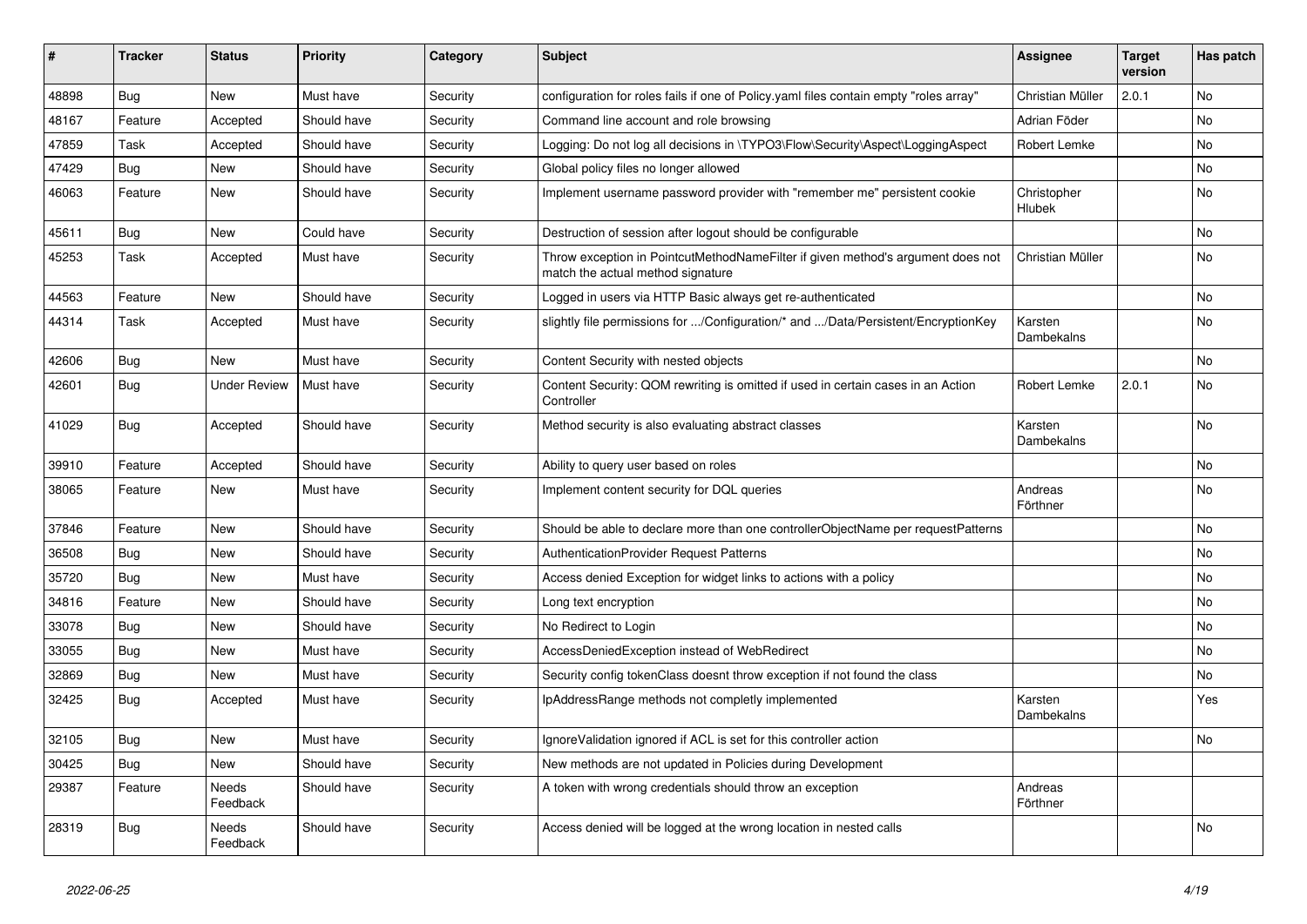| $\sharp$ | <b>Tracker</b> | <b>Status</b>       | <b>Priority</b> | Category   | <b>Subject</b>                                                                 | Assignee              | <b>Target</b><br>version | Has patch |
|----------|----------------|---------------------|-----------------|------------|--------------------------------------------------------------------------------|-----------------------|--------------------------|-----------|
| 28052    | Feature        | On Hold             | Should have     | Security   | Possibility to enable or disable accounts                                      | Julian Kleinhans      |                          | No        |
| 27798    | Bug            | Accepted            | Must have       | Security   | CSRF protection not working for forms in a plugin                              |                       | 2.0.1                    | No        |
| 9968     | Feature        | New                 | Should have     | Security   | Promote security publishing configuration automatically when persisting models | Andreas<br>Förthner   |                          |           |
| 8463     | Feature        | New                 | Should have     | Security   | Check security policy for objects reconstituted in the session scope           |                       |                          |           |
| 8462     | Feature        | New                 | Should have     | Security   | Check subobjects in query rewriting                                            |                       |                          |           |
| 6603     | Feature        | New                 | Must have       | Security   | Provide a policy management API                                                | Andreas<br>Förthner   |                          |           |
| 6602     | Feature        | <b>New</b>          | Could have      | Security   | Implement after invocation handling                                            | Andreas<br>Förthner   |                          |           |
| 6601     | Task           | On Hold             | Could have      | Security   | Introduce a new roles definition syntax including runtime constraints          | Andreas<br>Förthner   |                          |           |
| 5442     | Feature        | <b>New</b>          | Should have     | Security   | Destroy session / logout user on deleting an account                           | Andreas<br>Förthner   |                          |           |
| 3621     | Feature        | <b>New</b>          | Should have     | Security   | Implement dynamic firewall filter registration                                 | Andreas<br>Förthner   |                          |           |
| 3619     | Feature        | New                 | Should have     | Security   | Implement System Policy Support/System Security                                | Andreas<br>Förthner   |                          |           |
| 57815    | Bug            | <b>New</b>          | Should have     | Resource   | Invalid resources are saved in the persistent resources folder                 |                       |                          | No        |
| 51676    | Feature        | <b>Under Review</b> | Should have     | Resource   | Support of symlinks for Resources                                              |                       |                          | No        |
| 47950    | Bug            | New                 | Should have     | Resource   | import of remote resources                                                     |                       | 2.0.1                    | No        |
| 47075    | Feature        | New                 | Should have     | Resource   | Make Exception more meaningful                                                 |                       |                          | No        |
| 45103    | Feature        | New                 | Should have     | Resource   | Make static resource URI generation available outside of Fluid                 |                       |                          | No        |
| 42888    | <b>Bug</b>     | Needs<br>Feedback   | Should have     | Resource   | ResourceManager chokes on non existing files                                   |                       |                          | No        |
| 41496    | Bug            | New                 | Must have       | Resource   | Upload identical Resources, deleting fails                                     |                       |                          | No        |
| 39253    | Feature        | Accepted            | Should have     | Resource   | Remove mirroring mode option and code                                          | Karsten<br>Dambekalns |                          | No        |
| 36800    | Task           | Accepted            | Should have     | Resource   | Streamline Resource object API                                                 | Robert Lemke          |                          | No        |
| 33937    | Feature        | Accepted            | Should have     | Resource   | Convenience method to resolve public "resource://" paths                       | Karsten<br>Dambekalns |                          | <b>No</b> |
| 33587    | Feature        | New                 | Should have     | Resource   | Automatically remove unused Resources                                          |                       |                          | No        |
| 27721    | Bug            | Needs<br>Feedback   | Should have     | Resource   | Permissions of uploaded resources not correct                                  | Karsten<br>Dambekalns |                          | No        |
| 61043    | Task           | New                 | Should have     | Reflection | Rename ClassSchema to ModelSchema                                              |                       |                          | No        |
| 53533    | Bug            | New                 | Should have     | Reflection | Class reflection assumes reverse PSR-0, can lead to fail in autoloader         |                       |                          | No        |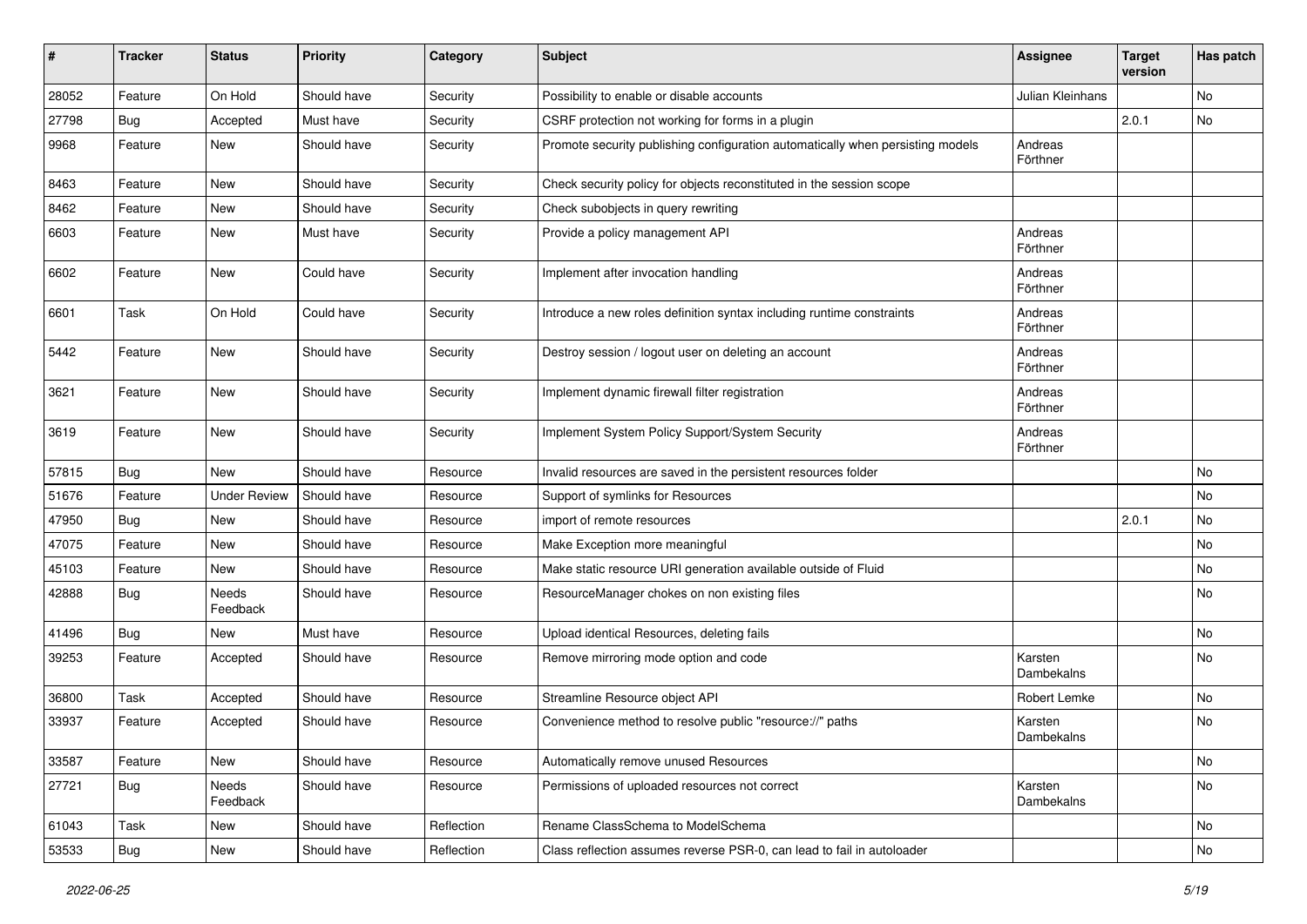| #     | <b>Tracker</b> | <b>Status</b>            | <b>Priority</b> | Category    | Subject                                                                                                                                                 | <b>Assignee</b>        | <b>Target</b><br>version | Has patch |
|-------|----------------|--------------------------|-----------------|-------------|---------------------------------------------------------------------------------------------------------------------------------------------------------|------------------------|--------------------------|-----------|
| 51847 | Bug            | <b>New</b>               | Should have     | Reflection  | Overiding controller actions with other required parameter sets results in fatal error.                                                                 |                        | 2.x                      | No        |
| 47325 | Bug            | <b>Under Review</b>      | Should have     | Reflection  | ReflectionData and classSchema caches need not be freezable                                                                                             |                        | 2.0.1                    | No        |
| 39791 | Bug            | New                      | Must have       | Reflection  | Reflection data of old aspect is not removed                                                                                                            |                        | 1.1.1                    | No        |
| 31002 | Bug            | <b>New</b>               | Should have     | Reflection  | Generated __sleep method handles static properties as members.                                                                                          |                        |                          |           |
| 26767 | Feature        | New                      | Should have     | Reflection  | Reflection method to get a method return type and documentation                                                                                         |                        |                          |           |
| 26765 | Feature        | Accepted                 | Should have     | Reflection  | Support class schema features for every reflected class                                                                                                 | Karsten<br>Dambekalns  |                          | No        |
| 10678 | Bug            | New                      | Must have       | Reflection  | ReflectionService doesn't reflect methods of child classes correctly when they get<br>reflected before their parent class in the initialization process |                        |                          |           |
| 59023 | Bug            | New                      | Should have     | Property    | BooleanConverter should not convert empty values to boolean                                                                                             |                        |                          | No        |
| 56107 | Bug            | New                      | Should have     | Property    | Property mapping configuration only supports one wildcard at a time                                                                                     |                        |                          | No        |
| 49566 | Bug            | <b>New</b>               | Should have     | Property    | NULL source values are not handled correctly                                                                                                            | Adrian Föder           |                          | No        |
| 47273 | Feature        | New                      | Should have     | Property    | Support mapping properties with differing types for setter and property                                                                                 |                        |                          | No        |
| 37292 | <b>Bug</b>     | <b>Under Review</b>      | Should have     | Property    | PropertyMappingConfiguration::mapUnknownProperties is not passed down to<br>Subconfiguration                                                            | Sebastian<br>Kurfuerst |                          | Yes       |
| 37279 | Feature        | New                      | Should have     | Property    | <b>Request PropertyMapping</b>                                                                                                                          |                        |                          | No        |
| 34134 | <b>Bug</b>     | <b>Needs</b><br>Feedback | Should have     | Property    | PropertyMapper throws unnecessary exception                                                                                                             | Christian Müller       |                          | Yes       |
| 34133 | Feature        | New                      | Could have      | Property    | RFC: Handle Semicolons in Path part of URIs as Scoped Path Parameters                                                                                   |                        |                          | No        |
| 32106 | Feature        | Accepted                 | Should have     | Property    | Support for Object source in PropertyMapper                                                                                                             |                        |                          | Yes       |
| 59672 | Feature        | <b>Under Review</b>      | Should have     | Persistence | Add support for Doctrine 2.5 embeddables                                                                                                                | Alexander Berl         |                          | No        |
| 59442 | Bug            | <b>Under Review</b>      | Should have     | Persistence | Composite primary keys including foreign entity don't work                                                                                              |                        |                          | No        |
| 59366 | Bug            | <b>Under Review</b>      | Should have     | Persistence | fix* lifecycle callbacks should not be registered for unproxied entities                                                                                |                        |                          | No        |
| 59322 | Bug            | New                      | Should have     | Persistence | Mssing field exception should show missing migrations as well                                                                                           |                        |                          | No        |
| 56602 | Major Feature  | <b>New</b>               | Should have     | Persistence | Handling Of Multi Identity Entities                                                                                                                     |                        |                          | No        |
| 56573 | <b>Bug</b>     | New                      | Should have     | Persistence | Converting by Flow\Identity                                                                                                                             |                        |                          | No        |
| 55953 | Task           | New                      | Could have      | Persistence | Repair and streamline ValueObject support                                                                                                               |                        |                          | No        |
| 55793 | Feature        | <b>Under Review</b>      | Could have      | Persistence | Add Support for groupBy                                                                                                                                 | Kerstin<br>Huppenbauer |                          | No        |
| 54046 | Bug            | <b>New</b>               | Must have       | Persistence | Removal of ValueObjects from a ManyToMany relationship is not possible                                                                                  |                        | 2.1                      | No        |
| 52014 | <b>Bug</b>     | New                      | Should have     | Persistence | Migration makes fields NOT NULL even though not true                                                                                                    |                        |                          | No        |
| 51188 | <b>Bug</b>     | <b>New</b>               | Should have     | Persistence | Doctrine does not respect AOP-injected properties                                                                                                       |                        |                          | No        |
| 49050 | Feature        | <b>New</b>               | Should have     | Persistence | Allow Subqueries in QueryInterface                                                                                                                      |                        |                          | No        |
| 47951 | Feature        | New                      | Should have     | Persistence | Warn if persistence stack is not empty at the end of a get-request                                                                                      |                        |                          | No        |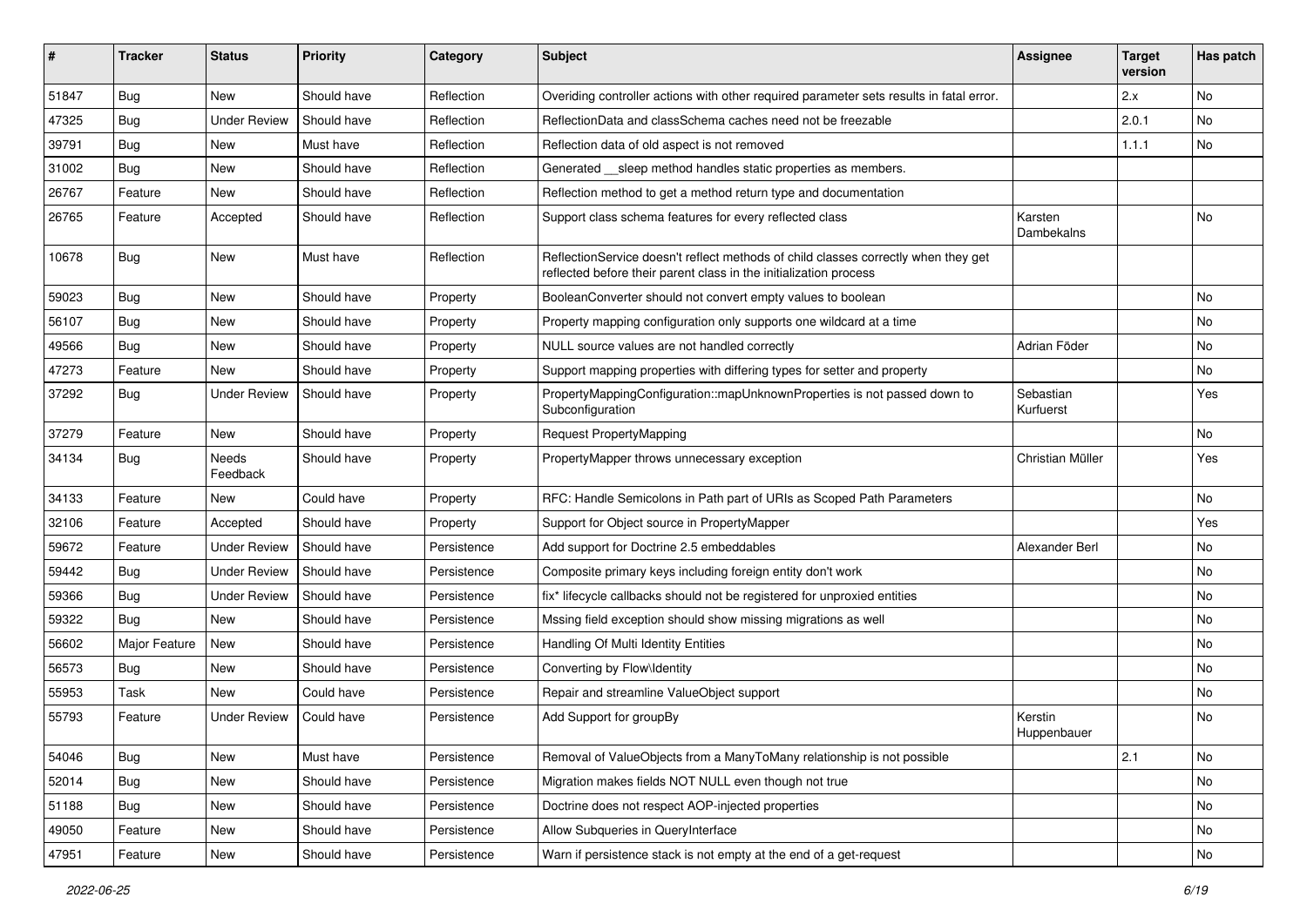| #     | <b>Tracker</b> | <b>Status</b>            | <b>Priority</b> | Category    | <b>Subject</b>                                                                                | <b>Assignee</b>       | <b>Target</b><br>version | Has patch |
|-------|----------------|--------------------------|-----------------|-------------|-----------------------------------------------------------------------------------------------|-----------------------|--------------------------|-----------|
| 46010 | Bug            | <b>New</b>               | Should have     | Persistence | Generating a DiscriminatorMap with base class in different namespace does not<br>work         |                       |                          | <b>No</b> |
| 46009 | Task           | <b>New</b>               | Should have     | Persistence | Improve error message for missing class in Flow annotation driver                             |                       |                          | <b>No</b> |
| 45640 | Bug            | New                      | Could have      | Persistence | Every relation is set to cascade=all if the related entity is no aggregate root               |                       |                          | No        |
| 44396 | Task           | Accepted                 | Should have     | Persistence | Move Doctrine ORM integration onto own namespace                                              | Karsten<br>Dambekalns |                          | No        |
| 44375 | Task           | Accepted                 | Should have     | Persistence | Make all persistence reads go through repositories                                            | Karsten<br>Dambekalns |                          | <b>No</b> |
| 44244 | <b>Bug</b>     | <b>New</b>               | Should have     | Persistence | defaultOrderings aren't applied on related objects                                            |                       |                          | <b>No</b> |
| 43993 | Task           | <b>New</b>               | Should have     | Persistence | Warn when no migrations are found at all during doctrine: migrate                             |                       |                          | No        |
| 43967 | Bug            | New                      | Should have     | Persistence | Error in evaluating orphanRemoval in Flow Annotation driver                                   |                       |                          | <b>No</b> |
| 43192 | Bug            | Accepted                 | Should have     | Persistence | findByIdentifier() for non-persisted objects not working for custom identifier<br>properties  | Karsten<br>Dambekalns |                          | <b>No</b> |
| 43190 | Bug            | Accepted                 | Should have     | Persistence | Misleading exception message for incompatible database structure                              | Karsten<br>Dambekalns | 2.0.1                    | No        |
| 41807 | Task           | <b>Under Review</b>      | Should have     | Persistence | Initialize the eventmanager in the EntityManagerInterface                                     |                       |                          | <b>No</b> |
| 41420 | Feature        | New                      | Should have     | Persistence | Support entity versioning                                                                     |                       |                          | <b>No</b> |
| 37372 | Feature        | Accepted                 | Should have     | Persistence | Inheritance in ORM should be configured automatically                                         | Karsten<br>Dambekalns |                          | No.       |
| 37354 | Bug            | Accepted                 | Should have     | Persistence | Do not apply generateValueHash() and generateUuid() if custom identifier is used              | Karsten<br>Dambekalns |                          | No        |
| 37352 | Bug            | <b>Under Review</b>      | Must have       | Persistence | generateValueHash() should use getIdentifierByObject()                                        | Karsten<br>Dambekalns |                          | No        |
| 36804 | Bug            | New                      | Should have     | Persistence | Orphaned entities within aggregates are not removed                                           |                       |                          | No        |
| 36715 | Feature        | Accepted                 | Should have     | Persistence | Make simultaneous use of multiple persistence backends possible                               | Karsten<br>Dambekalns |                          | No        |
| 36495 | Bug            | New                      | Should have     | Persistence | HTTP Response is sent before persistence preventing Exceptions to be displayed<br>on redirect |                       |                          | No        |
| 34879 | Bug            | Accepted                 | Must have       | Persistence | Proxied object is not update()able                                                            | Karsten<br>Dambekalns |                          | No        |
| 30933 | Feature        | <b>Needs</b><br>Feedback | Should have     | Persistence | Check for unique constraints on add()                                                         | Karsten<br>Dambekalns |                          | <b>No</b> |
| 29425 | Bug            | New                      | Should have     | Persistence | Deletion of a blog post with resources fails with FK constraint error                         |                       |                          |           |
| 28136 | Feature        | <b>New</b>               | Should have     | Persistence | <b>HTTP Semantics for Transactions and more</b>                                               |                       |                          | <b>No</b> |
| 28016 | Bug            | Needs<br>Feedback        | Should have     | Persistence | Cascade remove of cleared ArrayCollection                                                     | Karsten<br>Dambekalns |                          | No        |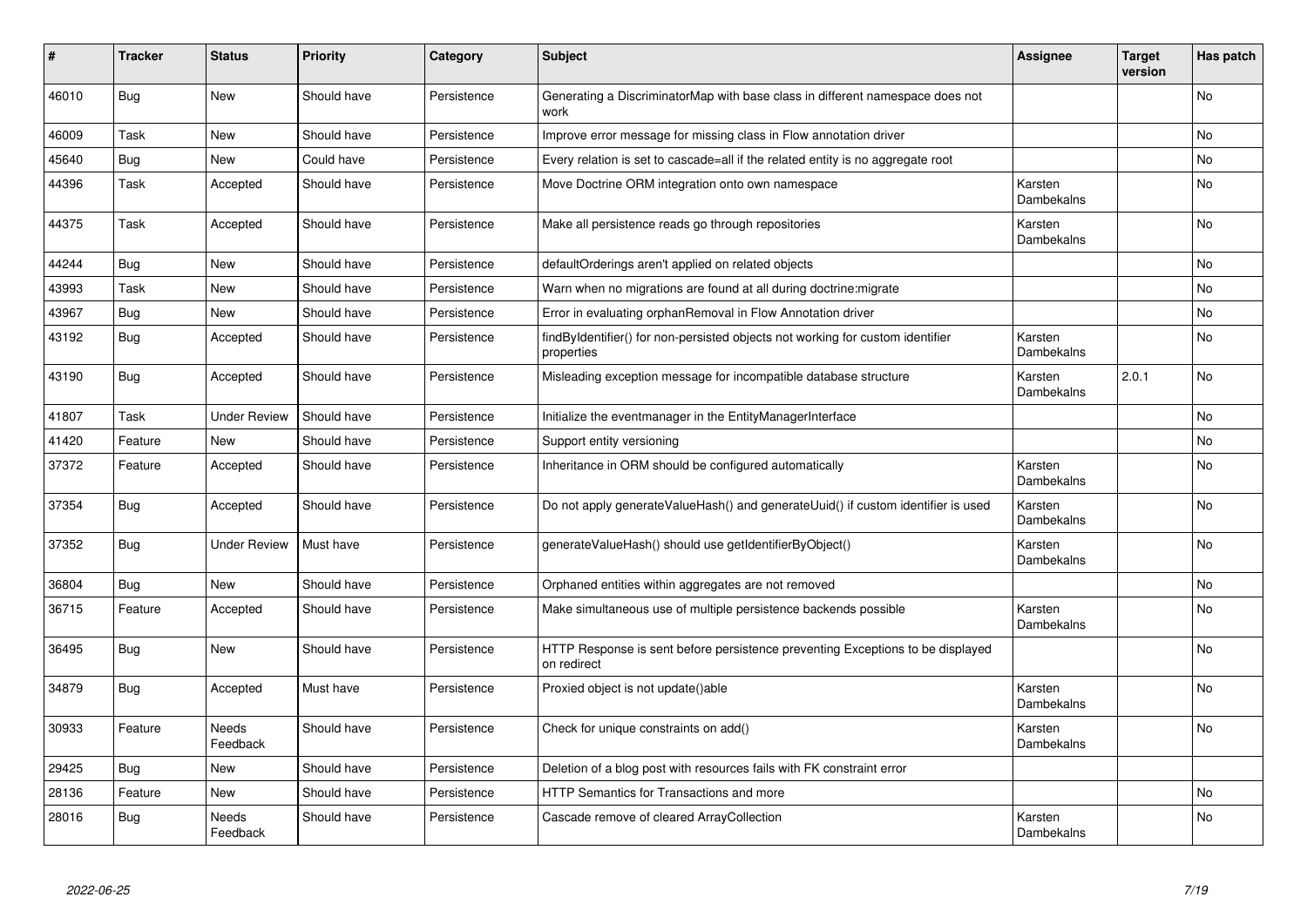| #     | <b>Tracker</b> | <b>Status</b>     | <b>Priority</b> | Category    | <b>Subject</b>                                                                                              | Assignee                     | <b>Target</b><br>version | Has patch      |
|-------|----------------|-------------------|-----------------|-------------|-------------------------------------------------------------------------------------------------------------|------------------------------|--------------------------|----------------|
| 13559 | Bug            | Accepted          | Should have     | Persistence | ObjectSerializer failes with persistent objects within arrays                                               | Karsten<br>Dambekalns        |                          | N <sub>o</sub> |
| 9537  | Feature        | <b>New</b>        | Should have     | Persistence | Query criterions should be able to compare whole objects                                                    |                              |                          |                |
| 57437 | Bug            | New               | Should have     | Package     | Composer package replacement is not supported                                                               |                              |                          | No             |
| 54458 | Bug            | New               | Should have     | Package     | Missing Version Number in packages                                                                          |                              |                          | No             |
| 53620 | Bug            | New               | Should have     | Package     | Move Classes/TYPO3/Flow/Composer to own Package                                                             |                              |                          | No             |
| 50262 | Feature        | New               | Could have      | Package     | Add Keywords to composer Json                                                                               |                              |                          | No             |
| 47858 | Bug            | Needs<br>Feedback | Should have     | Package     | Remove .htaccess from Composer Installer Essentials                                                         | Christopher<br><b>Hlubek</b> | 2.0.1                    | No.            |
| 41900 | Feature        | Accepted          | Should have     | Package     | Check for duplicate PSR-0 autoload namespaces                                                               | Christian Jul<br>Jensen      |                          | No             |
| 41832 | Task           | New               | Should have     | Package     | Improve error handling for incompatible packages                                                            | Christian Jul<br>Jensen      |                          | No             |
| 41414 | Task           | Needs<br>Feedback | Should have     | Package     | Check packageKey naming / file structure below Packages/Vendor                                              |                              |                          | No             |
| 5774  | Feature        | New               | Should have     | Package     | Package Manager should clear all cache entries tagged with %PACKAGE%                                        |                              |                          |                |
| 1856  | Feature        | <b>New</b>        | Should have     | Package     | The Package Manager checks dependencies between packages on each activation<br>deactivation                 | Christopher<br>Hlubek        |                          |                |
| 53224 | <b>Bug</b>     | New               | Should have     | Object      | Constructor in subclass breaks call chain leading to missing identifier / uuid                              |                              |                          | No.            |
| 47331 | <b>Bug</b>     | Accepted          | Must have       | Object      | ObjectManager shutdown with Dependency Injection Proxy causes fatal errors                                  |                              | 2.0.1                    | No             |
| 46974 | Bug            | Accepted          | Should have     | Object      | Original and Proxy class in one file makes it difficult to reach 100% code coverage<br>for functional tests | Christian Müller             |                          | No             |
| 46716 | Bug            | New               | Must have       | Object      | Empty class names in Dependencylnjection proxy code when using Caches /<br>Factory-created dependencies     |                              | 2.0.1                    | No             |
| 42101 | Bug            | <b>New</b>        | Must have       | Object      | Proxyclasses are not rebuild in Development context unless cache is empty                                   |                              | 2.0.1                    | No             |
| 40283 | <b>Bug</b>     | New               | Should have     | Object      | New constructor in grandparent class not called                                                             |                              |                          | No             |
| 35783 | Feature        | New               | Should have     | Object      | Lifecycle method after property mapping                                                                     |                              |                          | No             |
| 35083 | <b>Bug</b>     | New               | Should have     | Object      | involving SecurityContext in Widget's __wakeup situation leads to an exception                              |                              |                          | No             |
| 31262 | Feature        | New               | Should have     | Object      | Named arguments in Objects yaml for constructor arguments                                                   |                              |                          | No             |
| 31261 | Feature        | New               | Should have     | Object      | Virtual objects - generate proxy classes for interfaces                                                     |                              |                          | No             |
| 31210 | <b>Bug</b>     | <b>New</b>        | Must have       | Object      | constructor of proxy class not compatible with interfaces defening a constructor                            |                              |                          | No             |
| 27088 | Bug            | On Hold           | Should have     | Object      | initializeObject() is called too early when reconstructing entities                                         |                              |                          | No             |
| 25988 | <b>Bug</b>     | New               | Should have     | Object      | Useless proxies are built for some classes                                                                  |                              |                          |                |
| 3588  | Feature        | Accepted          | Should have     | Object      | Support value objects in the Object Factory                                                                 | Robert Lemke                 |                          |                |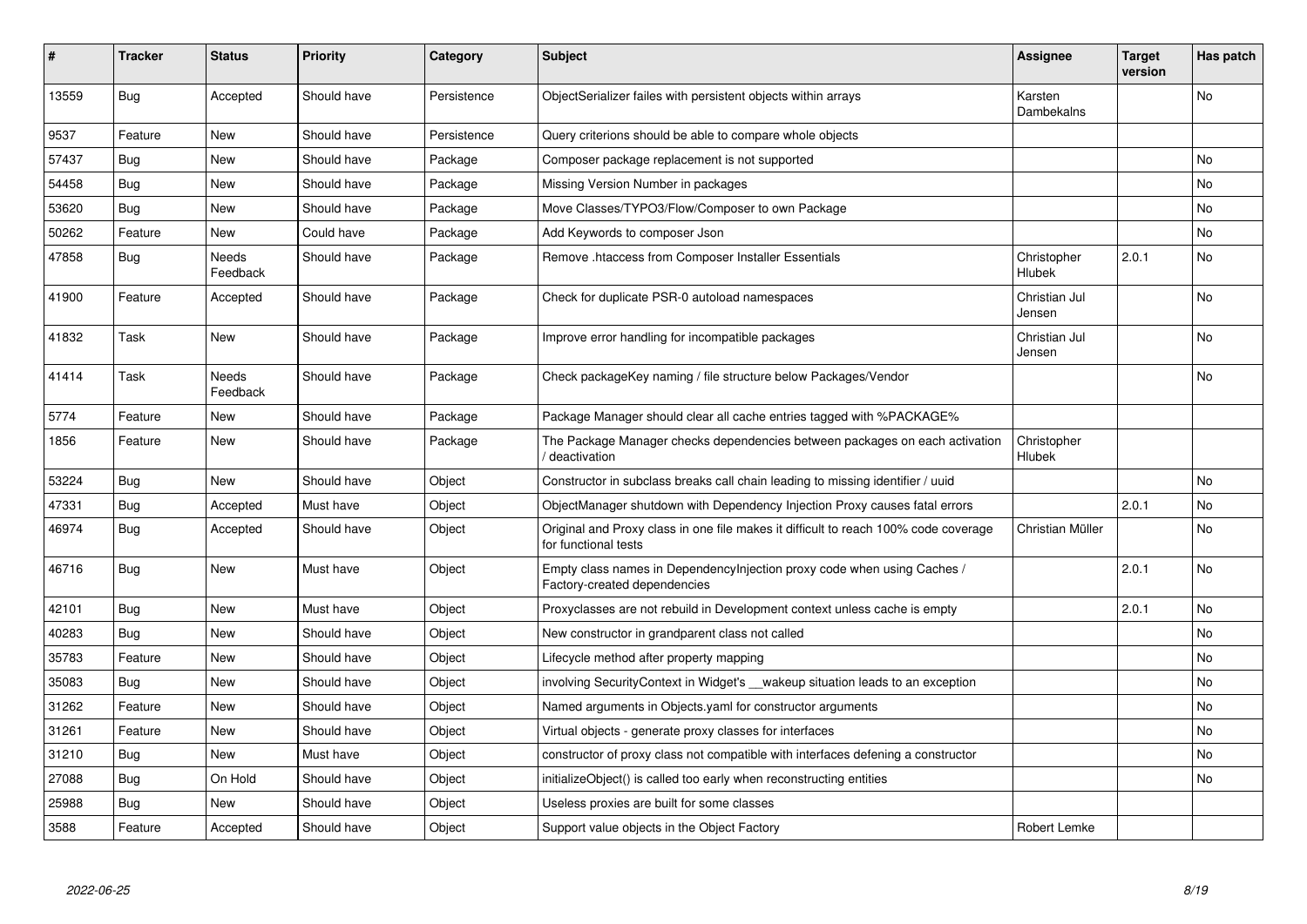| #     | <b>Tracker</b> | <b>Status</b>       | <b>Priority</b> | Category      | Subject                                                                                                   | <b>Assignee</b>             | <b>Target</b><br>version | Has patch |
|-------|----------------|---------------------|-----------------|---------------|-----------------------------------------------------------------------------------------------------------|-----------------------------|--------------------------|-----------|
| 58773 | Bug            | Accepted            | Should have     | MVC - Routing | Improve NoMatchingRouteException                                                                          | <b>Bastian</b><br>Waidelich |                          | No        |
| 58494 | Bug            | Needs<br>Feedback   | Must have       | MVC - Routing | Inifinite redirects if index.php presents in URI                                                          | Bastian<br>Waidelich        |                          | No        |
| 53350 | <b>Bug</b>     | Accepted            | Should have     | MVC - Routing | Trying to create a Link in an Template in CLI Context should provide a helpful<br>exception               | Bastian<br>Waidelich        |                          | No        |
| 50395 | Bug            | Accepted            | Should have     | MVC - Routing | Route cache caches routes for non dispatchable requests                                                   | Bastian<br>Waidelich        |                          | No.       |
| 45917 | Bug            | New                 | Should have     | MVC - Routing | RoutePartHandler transliteration must be improved                                                         |                             |                          | <b>No</b> |
| 45405 | Bug            | Accepted            | Should have     | MVC - Routing | Uncaught Exception in DynamicRoutePart                                                                    | Bastian<br>Waidelich        |                          | No        |
| 44891 | Feature        | New                 | Should have     | MVC - Routing | Routes should be able to enforce http/https protocol                                                      |                             |                          | No        |
| 37405 | Feature        | <b>Under Review</b> | Should have     | MVC - Routing | When changing a property wich is used in routing the Link-VH should direkt to the<br>new properties value |                             |                          | No        |
| 29972 | Feature        | <b>Under Review</b> | Should have     | MVC - Routing | Configurable Redirects                                                                                    | <b>Tim Kandel</b>           |                          | No.       |
| 54037 | Feature        | <b>Under Review</b> | Should have     | <b>MVC</b>    | JsonView accepts encoding options                                                                         |                             |                          | No        |
| 51459 | Feature        | New                 | Should have     | <b>MVC</b>    | Allow catching of particular exceptions on property mapping                                               |                             |                          | No        |
| 48532 | <b>Bug</b>     | <b>Under Review</b> | Should have     | <b>MVC</b>    | JsonView Configuration behaves differently for arrays and objects                                         | Alexander Berl              |                          | No        |
| 44186 | <b>Bug</b>     | New                 | Should have     | <b>MVC</b>    | Request does not accept custom Content-Type                                                               |                             | 2.0.1                    | No        |
| 44185 | Bug            | New                 | Should have     | <b>MVC</b>    | XML body always need a root node                                                                          |                             | 2.0.1                    | No        |
| 44184 | <b>Bug</b>     | New                 | Should have     | <b>MVC</b>    | Request arguments are not merged correctly for single object actions                                      |                             | 2.0.1                    | No        |
| 39674 | Bug            | New                 | Should have     | <b>MVC</b>    | \TYPO3\FLOW3\var_dump behaves weird in controller actions doing return                                    |                             |                          | No        |
| 34674 | Feature        | Accepted            | Should have     | <b>MVC</b>    | NotFoundView is not injected in ActionController                                                          | Robert Lemke                |                          | No        |
| 30890 | Feature        | Accepted            | Should have     | <b>MVC</b>    | Developer Toolbar                                                                                         | Christian Müller            |                          | No        |
| 30428 | Feature        | New                 | Should have     | <b>MVC</b>    | Cloning of request arguments                                                                              |                             |                          |           |
| 30424 | Bug            | New                 | Must have       | <b>MVC</b>    | Forward object arguments with changes                                                                     |                             |                          |           |
| 30423 | Feature        | New                 | Should have     | <b>MVC</b>    | Rendering template of other action without forward                                                        |                             |                          | No        |
| 28231 | Feature        | New                 | Should have     | <b>MVC</b>    | Allow output to STDERR for CLI Response                                                                   |                             |                          |           |
| 26745 | Feature        | New                 | Should have     | <b>MVC</b>    | MVC should know about entities lying in the session                                                       |                             |                          | No        |
| 25907 | Task           | New                 | Should have     | <b>MVC</b>    | Referrer should only contain the URI of the previous request                                              |                             |                          |           |
| 3728  | Feature        | New                 | Should have     | <b>MVC</b>    | Support arrays of objects as controller arguments                                                         |                             |                          |           |
| 3580  | Feature        | New                 | Must have       | <b>MVC</b>    | Create an administration panel for the FLOW3 Development context                                          |                             |                          |           |
| 3306  | Feature        | Accepted            | Should have     | <b>MVC</b>    | Flush routes cache automatically on class file modifications                                              | Robert Lemke                |                          |           |
| 3305  | Feature        | Accepted            | Must have       | <b>MVC</b>    | Unmodified objects retrieved from a repository should not be validated in the<br>controller               | Robert Lemke                |                          | No        |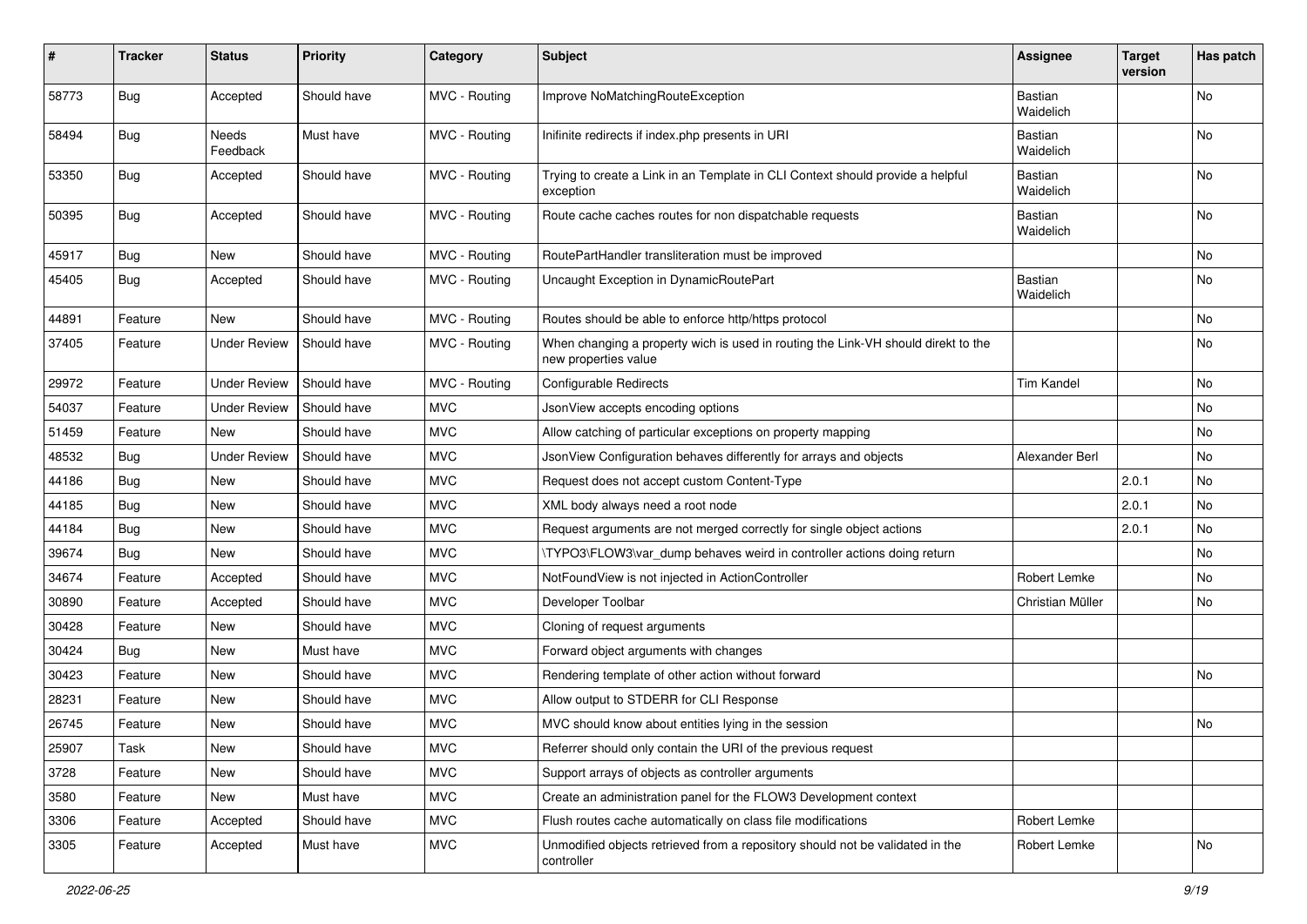| ∦     | <b>Tracker</b>      | <b>Status</b>       | <b>Priority</b> | Category   | Subject                                                                                                              | <b>Assignee</b>       | <b>Target</b><br>version | Has patch |
|-------|---------------------|---------------------|-----------------|------------|----------------------------------------------------------------------------------------------------------------------|-----------------------|--------------------------|-----------|
| 3153  | Feature             | New                 | Should have     | <b>MVC</b> | Support of action based filter rules defined by annotation.                                                          |                       |                          |           |
| 2817  | Feature             | Needs<br>Feedback   | Should have     | <b>MVC</b> | Provide safeguard for preventing multiple submits of a form                                                          |                       |                          | No.       |
| 48862 | Feature             | <b>New</b>          | Should have     | Monitor    | Possibility to exclude package from file monitoring                                                                  |                       |                          | <b>No</b> |
| 54744 | Bug                 | New                 | Should have     | Log        | System.log contains many NOTICE Flow The argument "workspace" declared in<br>pointcut does not exist in method TYPO3 |                       |                          | No        |
| 49039 | Feature             | New                 | Could have      | Log        | RFC: Use PSR-3 logger interface in Flow                                                                              |                       |                          | No        |
| 46050 | Feature             | New                 | Could have      | Log        | To decouple log file writing at Logger->logException                                                                 |                       |                          | No        |
| 9861  | Feature             | Needs<br>Feedback   | Should have     | Log        | Leave logging up and running as long as possible                                                                     |                       |                          | No        |
| 3312  | Feature             | Needs<br>Feedback   | Should have     | Log        | Allow for easy logging by annotations                                                                                | Robert Lemke          |                          |           |
| 62292 | Major Feature       | <b>New</b>          | Should have     | 118n       | Support for entity translation                                                                                       |                       | 2.x                      | No        |
| 49806 | Task                | Accepted            | Should have     | 118n       | Date formatting should care about the time zone                                                                      | Adrian Föder          |                          | No        |
| 49025 | Task                | <b>Under Review</b> | Could have      | 118n       | Dynamic locale detection / determination                                                                             | Adrian Föder          | 2.1                      | No        |
| 46066 | Bug                 | <b>New</b>          | Should have     | 118n       | Currency formatter uses wrong format for ISO 4217 currency codes                                                     |                       |                          | No        |
| 44361 | Bug                 | New                 | Should have     | 118n       | TYPO3\Flow\I18n\Formatter\DatetimeFormatter - caching DATETIME type                                                  |                       | 2.0.1                    | <b>No</b> |
| 36840 | Task                | Accepted            | Should have     | 118n       | Improve exception for wrong locales                                                                                  | Karsten<br>Dambekalns |                          | No        |
| 35388 | Feature             | <b>New</b>          | Could have      | 118n       | Use the current package as default for translations within controllers                                               |                       |                          | No        |
| 35030 | Feature             | <b>Under Review</b> | Should have     | 118n       | Dynamic locale detection                                                                                             | Karsten<br>Dambekalns |                          | No        |
| 33024 | Bug                 | Accepted            | Must have       | 118n       | Exception when validating a float in a Model with the Number validator                                               | Karsten<br>Dambekalns |                          | No        |
| 33018 | Feature             | New                 | Should have     | 118n       | Translator should support override of labels from other packages                                                     |                       |                          | No        |
| 32607 | Feature             | Needs<br>Feedback   | Should have     | 118n       | Export localized strings for JS consumption                                                                          | Karsten<br>Dambekalns |                          | No        |
| 26943 | Feature             | Needs<br>Feedback   | Should have     | 118n       | Add i18n support to domain models                                                                                    | Karsten<br>Dambekalns |                          | No        |
| 9313  | Feature             | New                 | Should have     | 118n       | Support for currencies                                                                                               |                       |                          | No        |
| 58184 | Major Feature   New |                     | Should have     | Http       | HTTP request argument building for different use cases                                                               |                       |                          | No        |
| 56916 | Feature             | New                 | Should have     | Http       | Support PATCH request method as of RFC5789                                                                           |                       |                          | No        |
| 51763 | Bug                 | New                 | Should have     | Http       | HttpRequest always returns content of the current request                                                            |                       |                          | No        |
| 47339 | Feature             | Needs<br>Feedback   | Could have      | Http       | Allow RequestHandlers to get the current Request injected                                                            | Alexander Berl        |                          | No        |
| 47073 | Bug                 | New                 | Must have       | Http       | Cookie causes Error after Update                                                                                     |                       |                          | No        |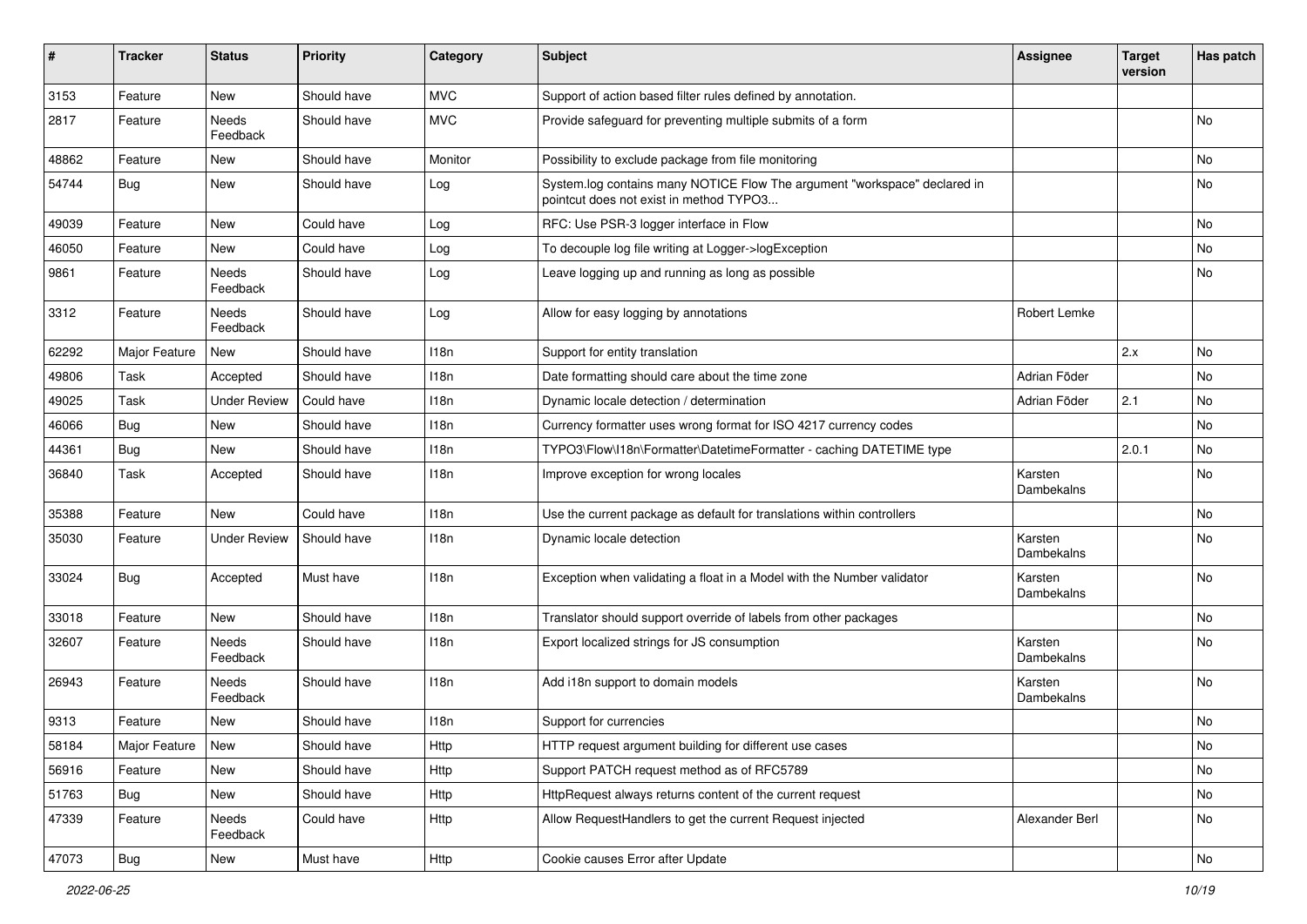| #     | <b>Tracker</b> | <b>Status</b>       | <b>Priority</b> | Category    | <b>Subject</b>                                                                                        | Assignee                     | <b>Target</b><br>version | Has patch      |
|-------|----------------|---------------------|-----------------|-------------|-------------------------------------------------------------------------------------------------------|------------------------------|--------------------------|----------------|
| 44712 | Task           | Accepted            | Should have     | Http        | Decouple Argument-Building in the HTTP-Request-Constructor                                            |                              |                          | <b>No</b>      |
| 37212 | Feature        | Accepted            | Must have       | Http        | Edge Side Includes (ESI)                                                                              | Robert Lemke                 |                          | N <sub>o</sub> |
| 36955 | Feature        | <b>New</b>          | Should have     | Error       | Add type filter to var dump()                                                                         |                              |                          | No             |
| 35868 | Bug            | On Hold             | Must have       | Environment | Unstable condition in Utility\Environment                                                             | Karsten<br>Dambekalns        |                          | N <sub>o</sub> |
| 62346 | Feature        | New                 | Could have      | Core        | f:comment should have high precende                                                                   |                              | 3.x                      | No.            |
| 58622 | Feature        | New                 | Must have       | Core        | Clearer Exception: Array to string conversion                                                         |                              |                          | No.            |
| 56544 | Bug            | New                 | Must have       | Core        | FLOW Exception on tar package inclusion via composer                                                  |                              |                          | No             |
| 54181 | Bug            | New                 | Could have      | Core        | Use date default timezone get() instead of ini get('date.timezone')                                   |                              |                          | Yes            |
| 52909 | Bug            | New                 | Should have     | Core        | Class Loader fallback to non-proxy hides fatal errors                                                 |                              |                          | No             |
| 51809 | Bug            | Under Review        | Must have       | Core        | Commit "[BUGFIX] Published resources don't support symlinks" produces an fatal<br>error on Windows    | Adrian Föder                 | 2.0.1                    | No             |
| 51312 | Bug            | New                 | Should have     | Core        | Default php error handler generates warning (when loading<br>TYPO3\Flow\Error\Exception class)        |                              | 2.0                      | N <sub>o</sub> |
| 51239 | Bug            | <b>Under Review</b> | Must have       | Core        | AbstractViewHelper use incorrect method signature for "\$this->systemLogger->log()"                   | Adrian Föder                 |                          | Yes            |
| 51120 | Bug            | <b>New</b>          | Must have       | Core        | TYPO3\Flow\Core\Booting::buildSubprocessCommand - wrong command if passed<br>more than one parameters |                              |                          | No             |
| 50080 | <b>Bug</b>     | Needs<br>Feedback   | Should have     | Core        | Broken concept for CLI/Web separation                                                                 | Karsten<br>Dambekalns        |                          | <b>No</b>      |
| 47487 | Bug            | <b>New</b>          | Should have     | Core        | Functional test classes in package without classes are not compiled                                   |                              | 2.0.1                    | No             |
| 46425 | Task           | <b>Under Review</b> | Should have     | Core        | DI proxy classes use raw reflection instead of RelfectionService                                      | Christian Müller             | 2.0.1                    | No             |
| 46257 | Feature        | <b>Under Review</b> | Should have     | Core        | Add escape sequence support for Fluid                                                                 |                              |                          | No.            |
| 43541 | <b>Bug</b>     | New                 | Should have     | Core        | Incomplete classes path detection for PSR-0                                                           |                              | 2.0.1                    | No             |
| 42520 | <b>Bug</b>     | <b>New</b>          | Must have       | Core        | Cache must be flushed globally for package state changes                                              |                              |                          | N <sub>o</sub> |
| 40555 | Feature        | Accepted            | Must have       | Core        | Missing command arguments parameter in<br>Core\Booting\Scripts::executeCommand()                      | Karsten<br><b>Dambekalns</b> |                          | Yes            |
| 39990 | <b>Bug</b>     | New                 | Should have     | Core        | Same form twice in one template: hidden fields for empty values are only rendered<br>once             |                              |                          | N <sub>o</sub> |
| 39096 | Bug            | New                 | Should have     | Core        | Unnecessary compile invoked in non production context?                                                |                              | 2.0.1                    | No             |
| 39088 | Feature        | New                 | Should have     | Core        | Add a sgnalslot before compilation                                                                    |                              |                          | No             |
| 38222 | Feature        | New                 | Could have      | Core        | Step execution signals with concrete name                                                             |                              |                          | No             |
| 33551 | Bug            | New                 | Must have       | Core        | View helper values break out of a partial scope                                                       | Sebastian<br>Kurfuerst       |                          | No             |
| 33394 | Feature        | Needs<br>Feedback   | Should have     | Core        | Logical expression parser for BooleanNode                                                             | Tobias Liebig                |                          | No             |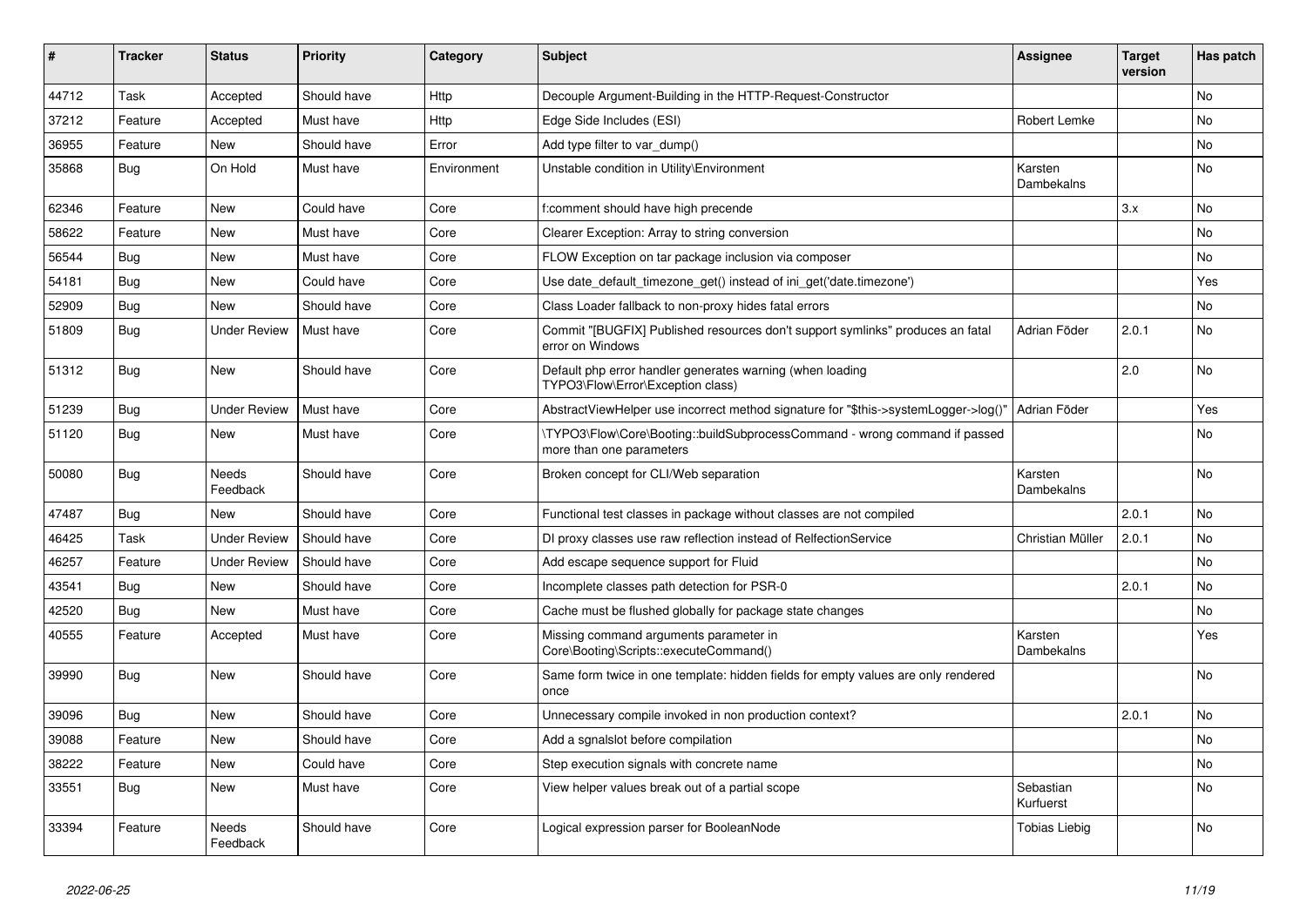| ∦     | <b>Tracker</b> | <b>Status</b>       | <b>Priority</b> | Category      | <b>Subject</b>                                                                                               | <b>Assignee</b>        | Target<br>version | Has patch |
|-------|----------------|---------------------|-----------------|---------------|--------------------------------------------------------------------------------------------------------------|------------------------|-------------------|-----------|
| 33049 | Feature        | New                 | Could have      | Core          | Allow configuration of context without environment variable (needed for IIS)                                 |                        |                   | <b>No</b> |
| 32574 | Bug            | Accepted            | Should have     | Core          | FLOW3 enters fork bombs when using cgi-fcgi vs cli                                                           | Karsten<br>Dambekalns  |                   | <b>No</b> |
| 32035 | <b>Task</b>    | New                 | Should have     | Core          | Improve fluid error messages                                                                                 |                        |                   | Yes       |
| 30555 | Feature        | New                 | Could have      | Core          | Make TagBuilder more extensible                                                                              |                        |                   | No        |
| 30418 | Feature        | New                 | Should have     | Core          | Package bootstrapping following dependencies                                                                 |                        |                   |           |
| 27607 | Bug            | New                 | Must have       | Core          | Make Fluid comparisons work when first element is STRING, second is NULL.                                    |                        |                   | No        |
| 12863 | Bug            | New                 | Should have     | Core          | Attributes of a viewhelper can't contain a '-'                                                               | Sebastian<br>Kurfuerst |                   | <b>No</b> |
| 10472 | Feature        | New                 | Could have      | Core          | Fluid Standalone distribution                                                                                |                        |                   | <b>No</b> |
| 7608  | Feature        | New                 | Could have      | Core          | Configurable shorthand/object accessor delimiters                                                            |                        |                   | Yes       |
| 4704  | Feature        | New                 | Should have     | Core          | Improve parsing exception messages                                                                           |                        |                   |           |
| 3481  | Bug            | New                 | Should have     | Core          | Use ViewHelperVariableContainer in PostParseFacet                                                            |                        |                   | <b>No</b> |
| 1907  | Feature        | New                 | Could have      | Core          | Default values for view helpers based on context                                                             |                        |                   |           |
| 60095 | Feature        | <b>Under Review</b> | Should have     | Configuration | LockManager's LockHoldingStackPage should be configurable                                                    |                        |                   | No        |
| 48596 | <b>Bug</b>     | <b>Under Review</b> | Should have     | Configuration | IgnoredTags configuration should be easier to configure from packages                                        | Alexander Berl         |                   | <b>No</b> |
| 37373 | Feature        | <b>Under Review</b> | Should have     | Configuration | Make annotation overrides / "injection" via Objects.yaml possible                                            | <b>Marc Neuhaus</b>    |                   | No        |
| 8464  | Feature        | New                 | Should have     | Configuration | Write settings using the ConfigurationManager                                                                |                        |                   | No        |
| 50382 | Task           | New                 | Should have     | Command       | Impossible to use arguments in CLI that are added by overriding<br>initializeCommandMethodArguments()        |                        |                   | <b>No</b> |
| 45041 | Bug            | New                 | Must have       | Command       | Set file permissions doesnt work                                                                             |                        | 2.0.1             | <b>No</b> |
| 33465 | Bug            | New                 | Should have     | Command       | Some vital commands to recover the system fail when recovery is needed                                       |                        |                   | <b>No</b> |
| 33069 | Task           | New                 | Should have     | Command       | Make command output sparse, implement generic verbose switch                                                 |                        |                   | No        |
| 55199 | Feature        | New                 | Should have     | Cli           | Avoid Buffering of Shell output                                                                              |                        |                   | <b>No</b> |
| 37885 | Feature        | New                 | Could have      | Cli           | Add CLI to show the object-configuration for a FLOW3 object-name                                             | <b>Martin Ficzel</b>   |                   | <b>No</b> |
| 35709 | Task           | New                 | Should have     | Cli           | Implement global Command aliases                                                                             |                        |                   | No        |
| 54446 | <b>Bug</b>     | New                 | Should have     | Cache         | Cache filebackend 'include once'                                                                             |                        |                   | <b>No</b> |
| 53262 | <b>Bug</b>     | New                 | Should have     | Cache         | FileBakend have some race condition                                                                          | Dominique Feyer        |                   | Yes       |
| 46823 | Task           | Accepted            | Should have     | Cache         | Detect APC and APCu correctly                                                                                |                        |                   | No        |
| 46816 | Feature        | New                 | Should have     | Cache         | Add xcache cache backend                                                                                     |                        |                   | No        |
| 46318 | Feature        | New                 | Should have     | Cache         | [caching framework] Extend cache interface to handle multiple entries                                        |                        |                   | No        |
| 46216 | Feature        | New                 | Should have     | Cache         | Add wincache cache backend                                                                                   |                        |                   | No        |
| 40410 | <b>Bug</b>     | Needs<br>Feedback   | Should have     | Cache         | Exception when using Apc, Memcached of Redis cache backend for reflection status<br>and object configuration | Karsten<br>Dambekalns  |                   | No        |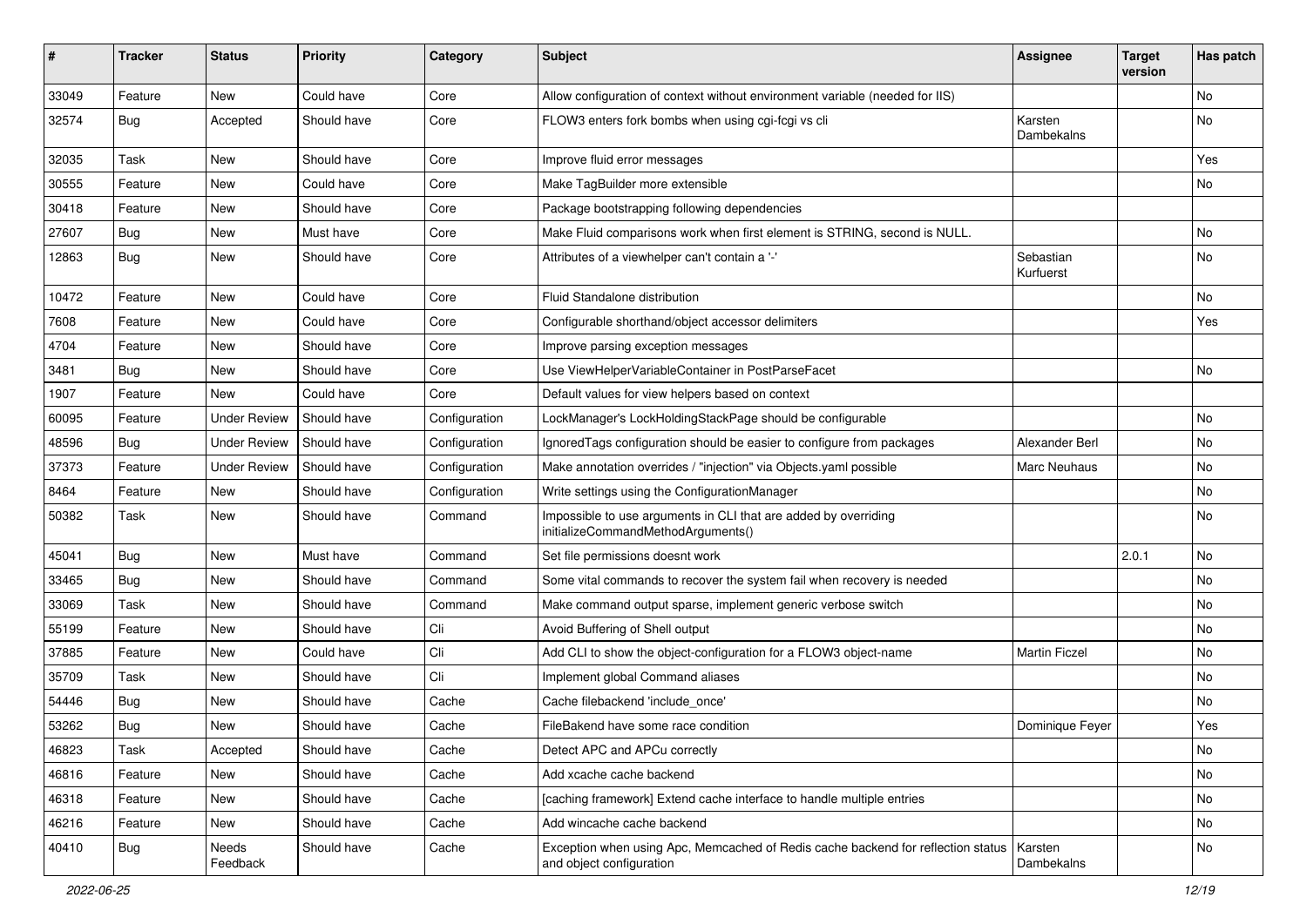| ∦     | <b>Tracker</b> | <b>Status</b> | <b>Priority</b> | Category                         | <b>Subject</b>                                                                                          | <b>Assignee</b>       | <b>Target</b><br>version | Has patch |
|-------|----------------|---------------|-----------------|----------------------------------|---------------------------------------------------------------------------------------------------------|-----------------------|--------------------------|-----------|
| 39699 | Bug            | Accepted      | Should have     | Cache                            | SQL DDL for TYPO3\FLOW3\Cache\Backend\PdoBackend                                                        | Karsten<br>Dambekalns |                          | No.       |
| 32707 | <b>Bug</b>     | Accepted      | Must have       | Cache                            | <b>Bad Bad FileBackend</b>                                                                              | Karsten<br>Dambekalns | 2.0.1                    | <b>No</b> |
| 1785  | Feature        | New           | Must have       | Cache                            | Automatic garbage collection for expired cache entries                                                  |                       |                          |           |
| 53180 | <b>Bug</b>     | New           | Must have       | <b>Build Process</b>             | InjectSettings doesnt work on inheritance (Level 2)                                                     |                       |                          |           |
| 58153 | <b>Bug</b>     | <b>New</b>    | Should have     | <b>AOP</b>                       | Session - Scope, Property with interface annotation fails at wakeup                                     |                       | 2.1                      | No        |
| 55957 | Task           | <b>New</b>    | Should have     | <b>AOP</b>                       | RFC: Optimize AOP proxies                                                                               |                       |                          | <b>No</b> |
| 47404 | Feature        | <b>New</b>    | Could have      | <b>AOP</b>                       | Add getters and setters methods for introduced properties                                               |                       |                          | No        |
| 37571 | Bug            | New           | Must have       | <b>AOP</b>                       | Inherited proxies fail when implementing __clone                                                        |                       |                          | <b>No</b> |
| 27045 | <b>Bug</b>     | New           | Should have     | <b>AOP</b>                       | Introduced properties are not available in the reflection service during a compile run                  |                       |                          |           |
| 6712  | Feature        | Accepted      | Should have     | <b>AOP</b>                       | Implement mixin support                                                                                 | Robert Lemke          |                          |           |
| 2974  | Bug            | <b>New</b>    | Must have       | <b>AOP</b>                       | Aspect / Proxy Cache is not emptied automatically if an interface used for<br>introduction was modified | Robert Lemke          |                          |           |
| 890   | Feature        | New           | Should have     | <b>AOP</b>                       | Add priority for advice chains                                                                          | Robert Lemke          |                          |           |
| 51489 | <b>Bug</b>     | New           | -- undefined -- | Annotations                      | Doctrine\Common\Annotations\AnnotationException thrown in file<br>AnnotationException.php               |                       |                          | No        |
| 37831 | Task           | <b>New</b>    | Could have      | - Testing                        | Evaluate using PHP 5.4's internal web server for Functional Testing                                     |                       |                          | No        |
| 37473 | Bug            | New           | Must have       | Testing -                        | Subsequent Exceptions related to Doctrine Entity Manager makes it snap shut                             |                       |                          | <b>No</b> |
| 3755  | Task           | New           | Must have       | Testing -                        | Concurrency stress testing and cache mechanism                                                          |                       |                          |           |
| 39609 | Feature        | Accepted      | Should have     | Migrations -                     | <b>Migration Version</b>                                                                                | Karsten<br>Dambekalns |                          | <b>No</b> |
| 59878 | <b>Bug</b>     | <b>New</b>    | Must have       | <b>Error Handler</b><br>Report - | TYPO3\Flow\Core\Booting\Exception\SubProcessException thrown in file<br>Scripts.php                     |                       | 1.1.1                    | No        |
| 59140 | <b>Bug</b>     | New           | - undefined --  | Error Handler<br>Report -        | TYPO3\Flow\Error\Exception thrown in file ErrorHandler.php                                              |                       |                          | <b>No</b> |
| 59049 | Bug            | New           | Should have     | Error Handler<br>Report -        | TYPO3\Flow\Error\Exception thrown in file ErrorHandler.php                                              |                       |                          | No        |
| 58894 | Bug            | New           | Must have       | <b>Error Handler</b><br>Report - | MySQL max key length exceeded during Neos setup                                                         |                       | 2.x                      | <b>No</b> |
| 54381 | <b>Bug</b>     | <b>New</b>    | -- undefined -- | <b>Error Handler</b><br>Report - | TYPO3\Flow\Core\Booting\Exception\SubProcessException thrown in file<br>Scripts.php                     |                       |                          | <b>No</b> |
| 53851 | Bug            | New           | -- undefined -- | Error Handler<br>Report -        | TYPO3\Flow\Core\Booting\Exception\SubProcessException thrown in file<br>Scripts.php                     |                       |                          | No        |
| 52005 | <b>Bug</b>     | <b>New</b>    | Could have      | Error Handler<br>Report -        | TYPO3\Flow\Error\Exception thrown in file ErrorHandler.php                                              |                       |                          | No        |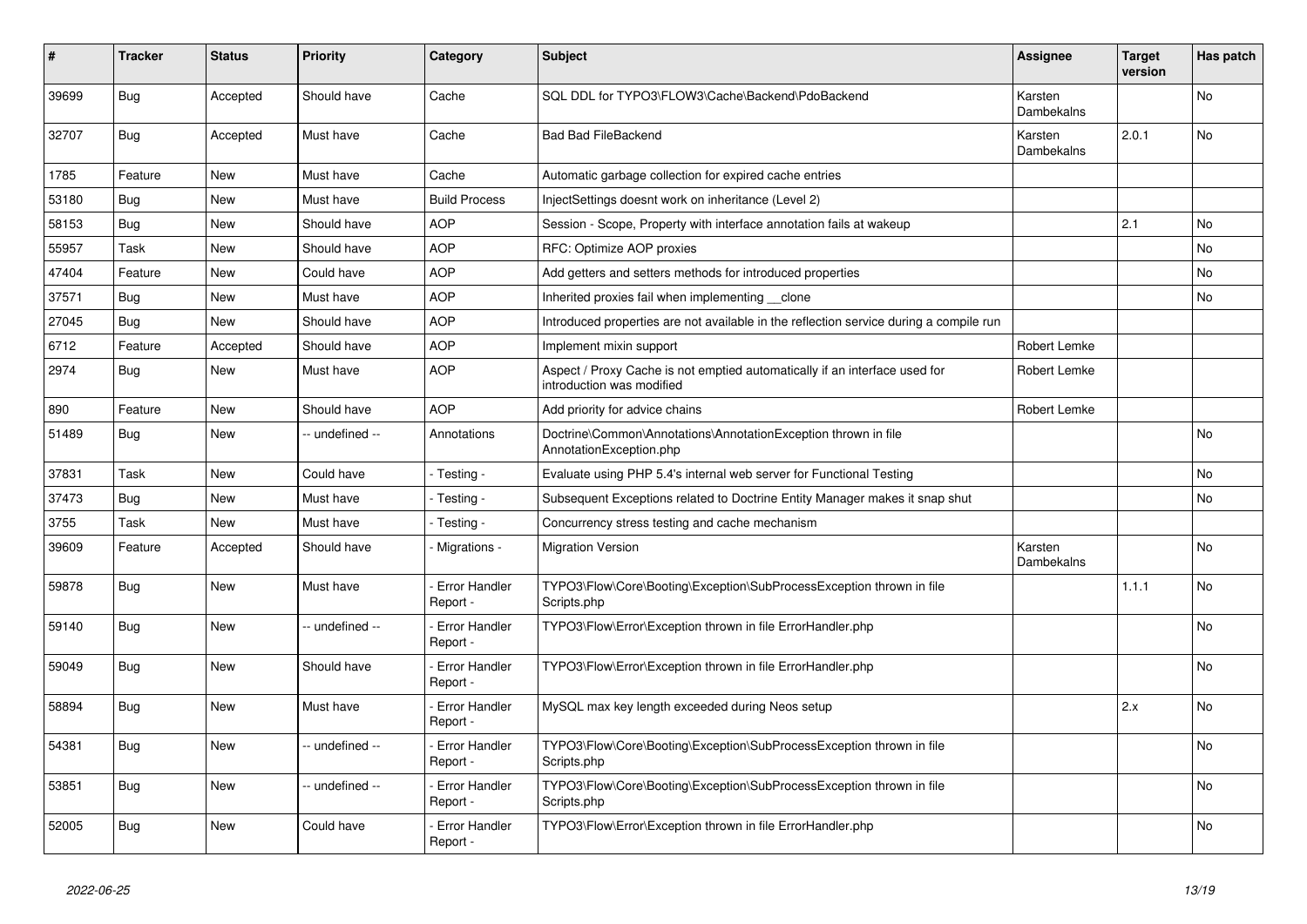| #     | <b>Tracker</b> | <b>Status</b>       | <b>Priority</b> | Category                         | Subject                                                                                                                                | <b>Assignee</b>       | <b>Target</b><br>version | Has patch |
|-------|----------------|---------------------|-----------------|----------------------------------|----------------------------------------------------------------------------------------------------------------------------------------|-----------------------|--------------------------|-----------|
| 51704 | Bug            | <b>New</b>          | -- undefined -- | <b>Error Handler</b><br>Report - | TYPO3\Flow\Error\Exception thrown in file ErrorHandler.php                                                                             |                       |                          | No        |
| 49801 | Bug            | New                 | -- undefined -- | - Error Handler<br>Report -      | TYPO3\Flow\Security\Exception\AccessDeniedException thrown in file<br>TYPO3_Flow_Security_Authorization_AccessDecisionVoterManager.php |                       |                          | No        |
| 48873 | <b>Bug</b>     | New                 | Should have     | <b>Error Handler</b><br>Report - | Error when calling resourceManager->deleteResource on unpublished Resource                                                             |                       |                          | No        |
| 58975 | Bug            | <b>New</b>          | Must have       | - Documentation -                | Fix command for Linux in Qucikstart documentation                                                                                      |                       |                          | No        |
| 57972 | <b>Bug</b>     | New                 | Should have     | Documentation -                  | Missing @ManyToOne in example for resource                                                                                             |                       |                          | No        |
| 46120 | Bug            | New                 | Must have       | Documentation -                  | Important step missing in the installation chapter                                                                                     |                       |                          | No        |
| 45623 | Bug            | <b>New</b>          | Should have     | Documentation -                  | SQL error when calling TYPO3.Blog Setup controller                                                                                     |                       |                          | No        |
| 45249 | Bug            | New                 | Must have       | Documentation -                  | Update composer project-create command listing                                                                                         |                       |                          | No.       |
| 44542 | Task           | New                 | Should have     | Documentation -                  | Mention the risk of requestPatterns regarding foreign package's SecurityContext<br>usage                                               | Adrian Föder          |                          | No        |
| 42465 | Task           | <b>New</b>          | Should have     | Documentation -                  | Document i18n settings                                                                                                                 |                       | 2.0.1                    | No        |
| 40854 | Task           | <b>New</b>          | Must have       | Documentation                    | Update security documentation (authentication in 1.2)                                                                                  |                       | 2.0.1                    | No        |
| 40802 | <b>Bug</b>     | Accepted            | Should have     | Documentation                    | Documentation mistake (authentication)                                                                                                 | Karsten<br>Dambekalns | 1.1.1                    | No        |
| 39414 | Bug            | New                 | Should have     | Documentation -                  | <b>Security Documentation</b>                                                                                                          |                       |                          | No        |
| 38038 | Task           | Accepted            | Should have     | Documentation -                  | Proofread FLOW3 manual                                                                                                                 | Ryan J. Peterson      |                          | No.       |
| 38004 | Bug            | Accepted            | Should have     | Documentation -                  | Missing CheatSheet folder for Getting Started manual                                                                                   | Karsten<br>Dambekalns | 1.1.1                    | No        |
| 31339 | Task           | On Hold             | Could have      | - Documentation -                | Search                                                                                                                                 |                       |                          | No        |
| 29202 | Task           | New                 | Should have     | Documentation                    | Provide a Cherokee Server Configuration for FLOW3                                                                                      |                       |                          |           |
| 27561 | Task           | Accepted            | Could have      | Documentation                    | Complete documentation                                                                                                                 |                       |                          | No        |
| 8923  | Task           | <b>Under Review</b> | Could have      | Documentation                    | Provide a Nginx Server Configuration for FLOW3                                                                                         | Christian Müller      | 1.1.1                    | No.       |
| 65684 | Bug            | New                 | Should have     |                                  | Could not acquire lock for ClassLoader cache creation                                                                                  | Sebastian Heuer       |                          | No        |
| 64842 | Feature        | <b>New</b>          | Could have      |                                  | Validation of Property should also happen before Property Mapping.                                                                     |                       |                          | No.       |
| 64342 | Bug            | New                 | Should have     |                                  | ResourceManager->deleteResource() leaves database entry                                                                                |                       |                          |           |
| 62009 | <b>Bug</b>     | New                 | Should have     |                                  | Rewrite URI Filename could be empty                                                                                                    |                       |                          |           |
| 60271 | Feature        | New                 | Should have     |                                  | Paginate viewhelper, should also support arrays                                                                                        |                       |                          | No        |
| 59858 | <b>Bug</b>     | New                 | Must have       |                                  | Property <path>\CoffeeBean::\$Persistence_Object_Identifier does not exist</path>                                                      |                       | 2.x                      |           |
| 59747 | Bug            | New                 | Should have     |                                  | TYPO3\Flow\Error\Exception thrown in file ErrorHandler.php                                                                             |                       |                          | No        |
| 59357 | Bug            | New                 | Should have     |                                  | Using the PackageManager directly instead of the Interface results in unexpected<br>behavior                                           |                       |                          | No        |
| 59244 | Feature        | New                 | Should have     |                                  | Message or Container needs context                                                                                                     |                       |                          | No        |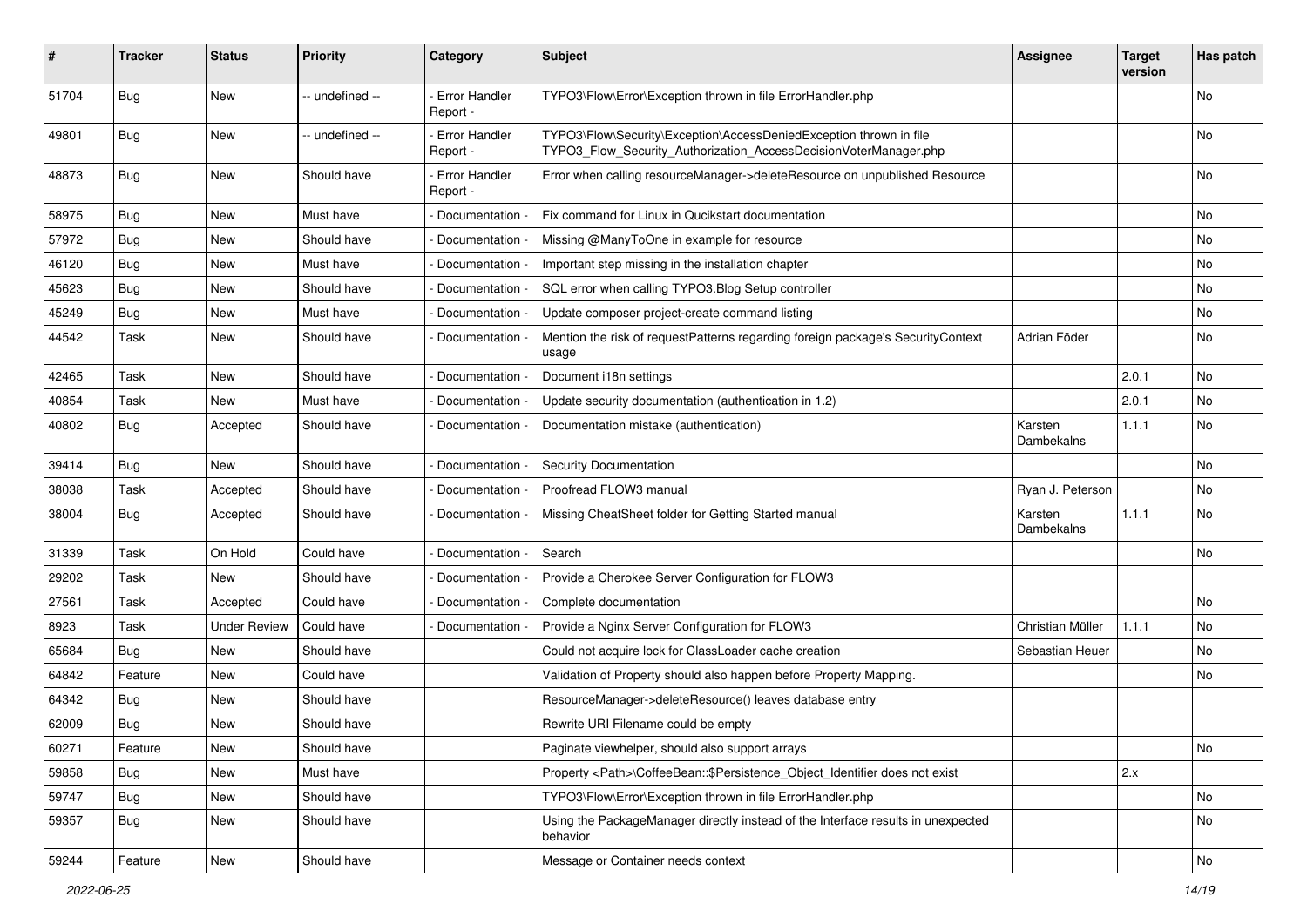| #     | <b>Tracker</b> | <b>Status</b>       | <b>Priority</b> | Category | Subject                                                                                               | <b>Assignee</b>       | <b>Target</b><br>version | Has patch |
|-------|----------------|---------------------|-----------------|----------|-------------------------------------------------------------------------------------------------------|-----------------------|--------------------------|-----------|
| 59084 | Bug            | New                 | Should have     |          | if 403 Exception show reason                                                                          |                       |                          | No        |
| 59019 | Suggestion     | New                 | Should have     |          | Add marker for lazyloaded properties to \TYPO3\Flow\var_dump                                          |                       |                          |           |
| 58996 | Bug            | New                 | Should have     |          | ResourceManager adding to persistence                                                                 |                       |                          | No        |
| 58983 | Bug            | New                 | Should have     |          | format.date does not respect linebreaks and throws exception                                          |                       |                          | No        |
| 58976 | <b>Bug</b>     | New                 | Should have     |          | debug_backtrace                                                                                       |                       |                          |           |
| 58921 | <b>Bug</b>     | New                 | Should have     |          | f:form.* VHs crash if NOT inside f:form but followed by f:form                                        |                       |                          | No        |
| 58744 | Bug            | New                 | Should have     |          | Can not split configuration in settings.yaml                                                          |                       |                          | No        |
| 58579 | Feature        | New                 | Should have     |          | Adding own environment constants to Flow                                                              |                       | 2.x                      | No        |
| 58408 | <b>Task</b>    | New                 | Should have     |          | Disable manualy persisting                                                                            |                       |                          | No        |
| 58193 | Bug            | <b>Under Review</b> | Should have     |          | Forward-port changelogs to master branch                                                              | Karsten<br>Dambekalns |                          | No        |
| 57885 | Bug            | New                 | Must have       |          | Inputs are cleared from a second form if the first form produced a vallidation error                  |                       |                          | No        |
| 57796 | <b>Bug</b>     | New                 | Should have     |          | XLIFF Fails if id === nodedata                                                                        |                       |                          | No        |
| 57763 | Feature        | New                 | Should have     |          | Allow controller / package / action as params in<br>\TYPO3\Fluid\ViewHelpers\Form\ButtonViewHelper    |                       |                          | No        |
| 56859 | <b>Bug</b>     | New                 | Should have     |          | PHP Warning: TYPO3_Flow_Error_Exception.php not present in Data/Temporary                             |                       |                          |           |
| 56856 | Bug            | <b>Under Review</b> | Must have       |          | Fix StandardView Template                                                                             |                       |                          | No        |
| 56744 | Feature        | New                 | Must have       |          | stay logged in                                                                                        |                       |                          | No        |
| 56639 | Feature        | New                 | Must have       |          | Implement "getPrivateStorageUriByResource()" for recieving (image-) file URIs                         | Robert Lemke          | 2.x                      |           |
| 56601 | Bug            | <b>Under Review</b> | Must have       |          | PersistenceManager wrong handling of ORM\ld                                                           |                       |                          | No        |
| 56556 | Feature        | New                 | Should have     |          | support hasProperty and isProperty                                                                    |                       |                          | No        |
| 56555 | Bug            | New                 | Should have     |          | Kickstart creates wrong labels in New.html                                                            |                       |                          |           |
| 56486 | Feature        | New                 | Should have     |          | Optimize the ObjectManager for performance                                                            |                       |                          | <b>No</b> |
| 56237 | <b>Task</b>    | New                 | Should have     |          | in-line (Condition) View Helpers should not evaluate on parsing                                       |                       |                          | No        |
| 56074 | <b>Bug</b>     | New                 | Should have     |          | Parse errors cause meaningless Flow exception messages.                                               | Adrian Föder          | 2.x                      |           |
| 56036 | Feature        | New                 | Should have     |          | Optimize autoloading                                                                                  |                       |                          | No        |
| 55958 | <b>Task</b>    | New                 | Should have     |          | RFC: Use PHP 5.4 closure features for direct ObjectAccess                                             |                       |                          | No        |
| 55954 | Bug            | New                 | Should have     |          | Associations to ValueObjects should not be cascade all'd                                              |                       |                          | No        |
| 55870 | Feature        | New                 | Must have       |          | Enhance f:form.textfield or add a f:form.datefield VH with enhanced validation and<br>propertymapping | Christian Müller      |                          | No        |
| 55831 | Feature        | New                 | Should have     |          | Different scenarios for session settings                                                              |                       |                          | No        |
| 55719 | Feature        | New                 | Could have      |          | Support additional Resource Folders                                                                   |                       |                          | No        |
| 55306 | <b>Bug</b>     | <b>Under Review</b> | Should have     |          | Filenames should not exceed 255 characters                                                            | Christian Müller      |                          | No        |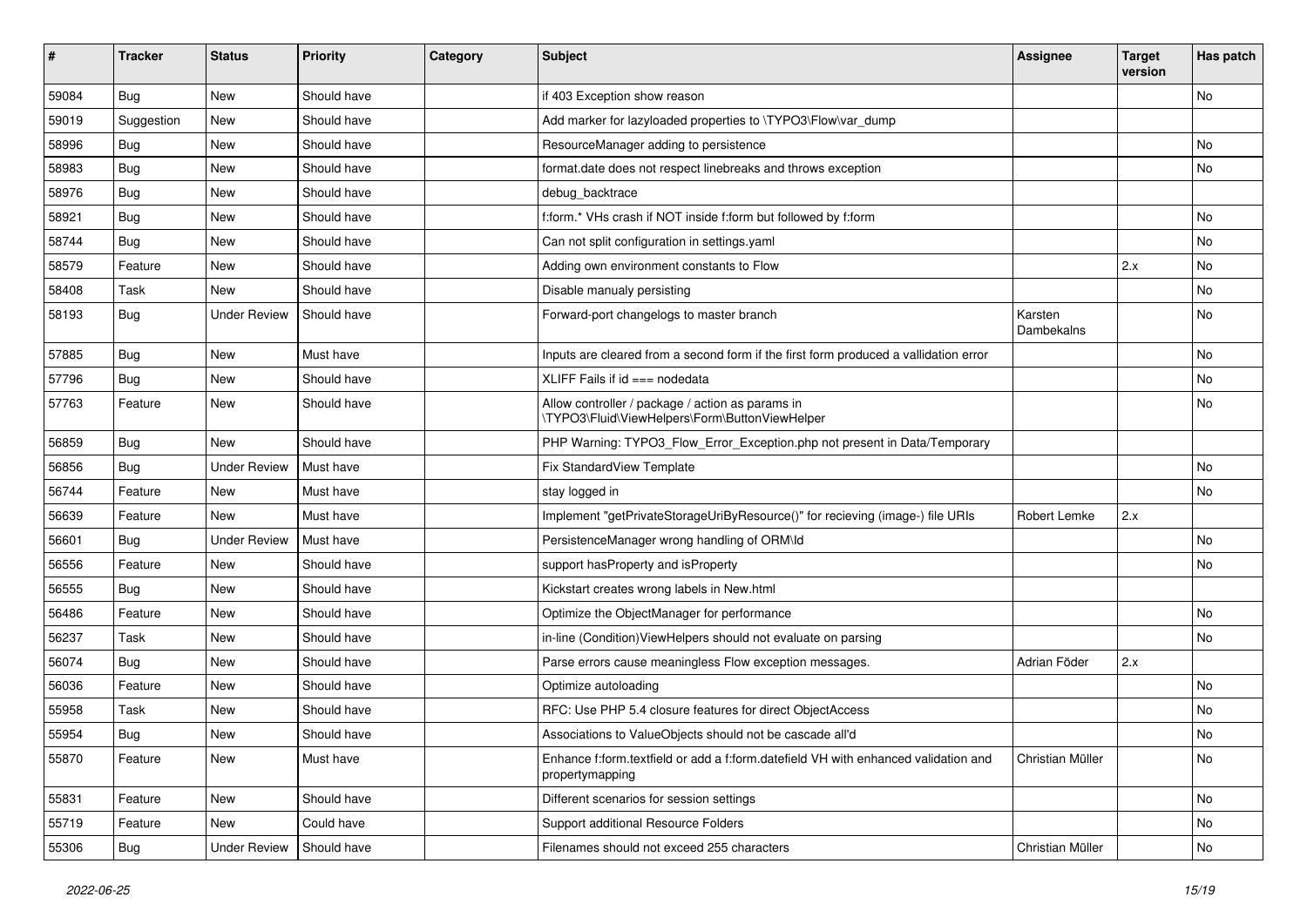| ∦     | <b>Tracker</b> | <b>Status</b>       | <b>Priority</b> | Category | <b>Subject</b>                                                                              | <b>Assignee</b>      | <b>Target</b><br>version | Has patch |
|-------|----------------|---------------------|-----------------|----------|---------------------------------------------------------------------------------------------|----------------------|--------------------------|-----------|
| 55008 | Bug            | <b>Under Review</b> | Should have     |          | Interceptors should be used in Partials                                                     | Christian Müller     |                          | No        |
| 54593 | Bug            | New                 | Must have       |          | ini_get return value has changed for PHP >=5.3.0 -> changed check-implementation<br>needed! |                      |                          |           |
| 54549 | Bug            | New                 | Must have       |          | PackageManager::createPackage is incompatible to PackageManagerInterface                    |                      |                          | No        |
| 54451 | Bug            | New                 | Must have       |          | No functionality at Apache environments with suexec                                         |                      |                          | No        |
| 54403 | Bug            | New                 | Should have     |          | Resources remade when parent record updated                                                 |                      |                          |           |
| 54373 | Task           | New                 | Should have     |          | Rename Arrays::removeEmptyElementsRecursively to<br>removeNullElementsRecursively           |                      |                          |           |
| 53971 | Feature        | New                 | Should have     |          | Login functionality                                                                         |                      |                          |           |
| 53961 | Bug            | New                 | Should have     |          | Composer installer scripts create a .Packages folder                                        |                      |                          |           |
| 53790 | <b>Bug</b>     | New                 | Must have       |          | Translation handling in Flashmessages is inconsistent to Validation errors                  |                      |                          |           |
| 53189 | Bug            | New                 | Should have     |          | Blog tutorial no longer works                                                               | <b>Philipp Maier</b> |                          | No        |
| 52945 | <b>Bug</b>     | New                 | Should have     |          | Excluded classes should only be excluded from reflection but still autoloaded               |                      |                          | No        |
| 52938 | <b>Bug</b>     | New                 | Should have     |          | Resource stream wrapper doesn't work with foreign package                                   |                      |                          |           |
| 52640 | Feature        | <b>Under Review</b> | Should have     |          | Create an UnlessViewHelper as opposite to the IfViewHelper                                  | <b>Marc Neuhaus</b>  |                          | No        |
| 52591 | Bug            | New                 | Should have     |          | The Pagination Widget broken for joined objects                                             |                      |                          | No.       |
| 52590 | Feature        | New                 | Should have     |          | Provide a way to get the Doctrine QueryBuilder                                              |                      |                          | No        |
| 52536 | Bug            | Under Review        | Should have     |          | Errorclass not set if no property-attribute set                                             |                      |                          |           |
| 52526 | <b>Bug</b>     | New                 | Should have     |          | Unfinished programming of DateTime converter                                                |                      | 2.0.1                    |           |
| 52509 | Bug            | <b>New</b>          | Should have     |          | Child-Object's Identifier get's lost on Form-Submission with Validation Error               |                      |                          |           |
| 52430 | <b>Bug</b>     | New                 | Should have     |          | Cannot convert from UUID to auto-increment ID                                               |                      |                          | No        |
| 52419 | Bug            | New                 | Should have     |          | Wrong PHPDocs notation for default value inline f:translate viewhelper                      |                      | 2.0                      | No        |
| 52280 | Task           | <b>Under Review</b> | Should have     |          | Throw Exception if there is an array in PSR-0 autoload                                      |                      |                          | Yes       |
| 51972 | <b>Bug</b>     | New                 | Should have     |          | Joins for every deep property constraint make cartesian selection                           | Adrian Föder         |                          | Yes       |
| 51811 | Bug            | <b>New</b>          | Should have     |          | Improve session handle when the authenticated account is removed from persitance            | Dominique Feyer      |                          | Yes       |
| 51530 | Task           | New                 | Should have     |          | Improve speed of Files::readDirectoryRecursively using RecursiveDirectoryIterator?          |                      |                          | No        |
| 51286 | Task           | New                 | Should have     |          | Custom error views should introduce a controller context somehow                            |                      |                          | No.       |
| 51277 | Feature        | New                 | Should have     |          | ViewHelper context should be aware of actual file occurrence                                |                      |                          | No        |
| 51183 | Task           | New                 | Should have     |          | CLI improvements                                                                            |                      |                          |           |
| 50888 | <b>Bug</b>     | <b>Under Review</b> | Should have     |          | WSOD by changing name of section and if Fluid caches are generated                          |                      |                          | No        |
| 50869 | <b>Bug</b>     | New                 | Could have      |          | key() invoked on object                                                                     |                      |                          | No        |
| 50342 | Bug            | New                 | Could have      |          | PropertyMapper: Use of interface method before implementation check                         |                      |                          | No        |
| 50255 | <b>Bug</b>     | New                 | Should have     |          | Different collations runnig migrate/update                                                  |                      |                          |           |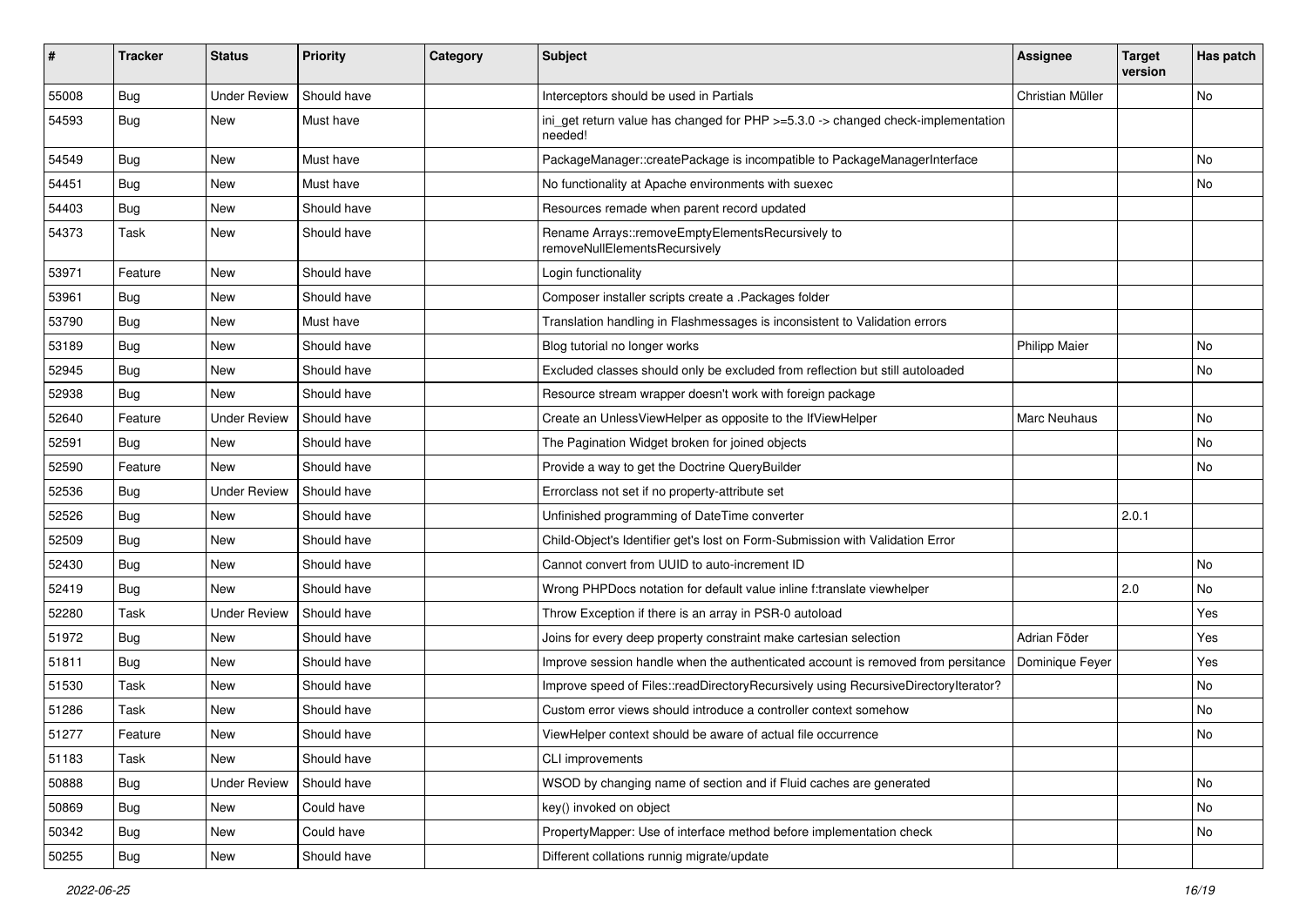| #     | <b>Tracker</b> | <b>Status</b>       | <b>Priority</b> | Category | <b>Subject</b>                                                                                                                                    | <b>Assignee</b>       | <b>Target</b><br>version | Has patch |
|-------|----------------|---------------------|-----------------|----------|---------------------------------------------------------------------------------------------------------------------------------------------------|-----------------------|--------------------------|-----------|
| 50130 | Bug            | Needs<br>Feedback   | Should have     |          | Different fallback for php.exe on windows                                                                                                         |                       |                          |           |
| 49756 | Feature        | <b>Under Review</b> | Should have     |          | Select values by array key in checkbox viewhelper                                                                                                 |                       |                          | No        |
| 49423 | Bug            | <b>New</b>          | Must have       |          | Role name and packageKey are not accessible                                                                                                       |                       |                          | No        |
| 49372 | <b>Bug</b>     | New                 | Should have     |          | ObjectConverter ignores implemented interface when mapping subtype                                                                                |                       |                          | No        |
| 49038 | <b>Bug</b>     | New                 | Must have       |          | form.select does not select the first item if prependOptionValue is used                                                                          |                       |                          | No.       |
| 49011 | <b>Bug</b>     | <b>Under Review</b> | Should have     |          | Support executing TYPO3. Flow inside a PHAR                                                                                                       |                       |                          | No        |
| 48657 | Feature        | <b>Under Review</b> | Should have     |          | support HTTP_RANGE                                                                                                                                |                       |                          | No        |
| 48430 | Bug            | <b>New</b>          | Should have     |          | Default validator-messages are not correctly formatted                                                                                            |                       |                          | No        |
| 48429 | <b>Bug</b>     | New                 | Should have     |          | Remove- and update-actions on repository are not persisted                                                                                        |                       |                          | No        |
| 48355 | Feature        | <b>New</b>          | Could have      |          | Assign output of viewhelper to template variable for further processing.                                                                          |                       |                          |           |
| 48296 | Task           | Needs<br>Feedback   | Should have     |          | Missing method in ExceptionHandlerInterface                                                                                                       |                       |                          | No        |
| 47818 | <b>Bug</b>     | New                 | Must have       |          | Wrong link on Welcome screen                                                                                                                      |                       |                          |           |
| 47669 | Task           | New                 | Should have     |          | FormViewHelper does not define the default request method                                                                                         |                       |                          | No        |
| 47638 | <b>Bug</b>     | New                 | Should have     |          | Delete a ValueObject by its identity                                                                                                              |                       |                          |           |
| 47637 | Bug            | New                 | Should have     |          | Property with @ORM\Column(nullable=true,type="decimal",scale=2) results as type<br>"string" in Collection Objects and not as expected as "double" |                       |                          |           |
| 47601 | Bug            | New                 | Should have     |          | Template Path of Submodules contains lowercase Namespace                                                                                          |                       |                          |           |
| 47423 | Task           | <b>Under Review</b> | Could have      |          | Decouple TYPO3.Party from Flow                                                                                                                    | Christian Müller      |                          |           |
| 47419 | Bug            | <b>New</b>          | Must have       |          | Composer issues                                                                                                                                   |                       | 2.0.1                    |           |
| 47236 | <b>Bug</b>     | Needs<br>Feedback   | Should have     |          | Error at offset 6279 of 6338                                                                                                                      |                       |                          | No        |
| 47052 | <b>Bug</b>     | New                 | Should have     |          | Clear doctrine caches after migration applied                                                                                                     |                       |                          |           |
| 47006 | Bug            | <b>Under Review</b> | Should have     |          | widget identifier are not unique                                                                                                                  |                       |                          | No        |
| 46910 | Feature        | New                 | Should have     |          | Composer integration - PackageStates.php                                                                                                          |                       |                          | No        |
| 46689 | <b>Bug</b>     | New                 | Must have       |          | The new ClassLoader swallows Fatal Errors                                                                                                         | Marc Neuhaus          |                          | No        |
| 46545 | Feature        | <b>New</b>          | Should have     |          | Better support for arrays in options of SelectViewHelper                                                                                          |                       |                          | No        |
| 46371 | Feature        | <b>New</b>          | Should have     |          | Support compilation of static information in proxy classes                                                                                        | Christopher<br>Hlubek |                          | NO.       |
| 46244 | <b>Bug</b>     | <b>Under Review</b> | Should have     |          | Remove call to PHP_BINDIR in CoreCommandController                                                                                                |                       |                          |           |
| 46091 | Task           | Needs<br>Feedback   | Should have     |          | Show source file name and position on exceptions during parsing                                                                                   |                       |                          | No        |
| 46073 | <b>Bug</b>     | <b>Under Review</b> | Should have     |          | Scripts::executeCommand must be usable outsite of TYPO3.Flow                                                                                      |                       |                          | No        |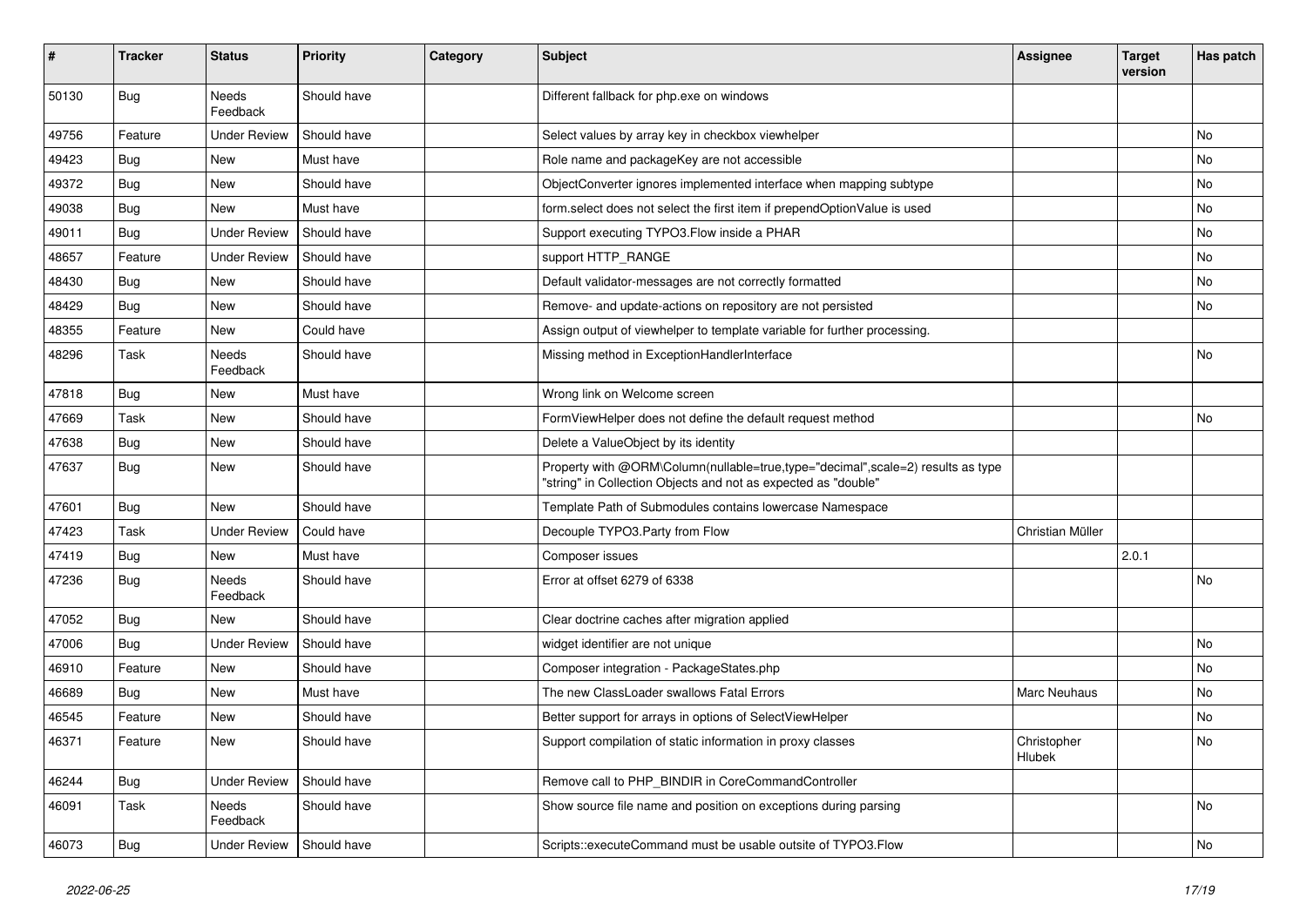| ∦     | <b>Tracker</b> | <b>Status</b>            | <b>Priority</b> | Category | <b>Subject</b>                                                                     | <b>Assignee</b>              | <b>Target</b><br>version | Has patch |
|-------|----------------|--------------------------|-----------------|----------|------------------------------------------------------------------------------------|------------------------------|--------------------------|-----------|
| 45851 | Feature        | <b>Needs</b><br>Feedback | Could have      |          | Allow referencing environment variables in Settings.yaml                           | Adrian Föder                 |                          | <b>No</b> |
| 45669 | <b>Bug</b>     | New                      | Should have     |          | PersistentObjectConverter does not convert ValueObjects by identity                |                              |                          | No        |
| 45413 | <b>Bug</b>     | <b>Under Review</b>      | Should have     |          | Overriding boolean properties using Objects yaml is broken                         |                              |                          |           |
| 45386 | <b>Bug</b>     | New                      | Could have      |          | Package::buildArrayOfClassFiles tries to determine class names from file paths     |                              |                          | No        |
| 45345 | Feature        | Needs<br>Feedback        | Should have     |          | Easy to use comments for fluid that won't show in output                           |                              |                          |           |
| 45272 | Bug            | New                      | Should have     |          | Related Value Objects get deleted by default cascading                             |                              |                          | <b>No</b> |
| 45164 | Feature        | Accepted                 | Should have     |          | Define syntax for validation rules in YAML                                         | Karsten<br><b>Dambekalns</b> |                          |           |
| 45153 | Feature        | <b>New</b>               | Should have     |          | f:be.menus.actionMenuItem - Detection of the current select option is insufficient |                              |                          | No        |
| 45100 | Feature        | <b>Under Review</b>      | Should have     |          | RequestDispatchingAspect should check if entry point can handle current request    | Christopher<br>Hlubek        |                          |           |
| 44684 | Bug            | New                      | Should have     |          | Authorization header redirect in .htaccess strips the Basic-prefix                 |                              |                          |           |
| 44148 | Bug            | New                      | Should have     |          | Documentation for executeCommand() needs clarification                             |                              | 2.0.1                    | No        |
| 44123 | Feature        | New                      | Should have     |          | Make the "Flow requires the PHP setting "date.timezone"" error more beautiful      |                              |                          | <b>No</b> |
| 44078 | Task           | New                      | Should have     |          | Probably false behavior in symlinked environment                                   |                              |                          |           |
| 43947 | <b>Bug</b>     | New                      | Should have     |          | Redirect to login after Session timeout                                            |                              |                          | No        |
| 43930 | Task           | Needs<br>Feedback        | Should have     |          | Remove canRender() completely?!                                                    | Sebastian<br>Kurfuerst       |                          | <b>No</b> |
| 43841 | Feature        | New                      | Should have     |          | Add package support to validation errors                                           |                              |                          | No        |
| 43621 | Bug            | <b>Under Review</b>      | Must have       |          | Composer installer overwrites Settings.yaml.example                                | Karsten<br>Dambekalns        |                          | <b>No</b> |
| 43572 | Feature        | <b>New</b>               | Should have     |          | Uri should support manipulation of query arguments                                 |                              |                          | <b>No</b> |
| 43424 | Feature        | <b>Under Review</b>      | Should have     |          | Support subpackage when kickstarting model & repository                            | Karsten<br>Dambekalns        | 2.0.1                    |           |
| 43082 | Feature        | Needs<br>Feedback        | Should have     |          | Add CLI support for scaffolding models, views, controller                          |                              |                          | <b>No</b> |
| 43071 | Task           | New                      | Should have     |          | Remove TOKENS for adding fallback teplates in B                                    |                              |                          | <b>No</b> |
| 42743 | Task           | New                      | Should have     |          | Remove inline style for hidden form fields                                         |                              |                          | <b>No</b> |
| 42550 | Task           | <b>Under Review</b>      | Should have     |          | Add top-level .htaccess to block everything but Web                                | Karsten<br>Dambekalns        |                          | <b>No</b> |
| 42408 | Story          | New                      | Could have      |          | Locale Detection / Selection                                                       |                              | 2.1                      |           |
| 42407 | Story          | New                      | Should have     |          | Asset Management                                                                   |                              | 2.1                      |           |
| 42397 | Feature        | New                      | Should have     |          | Missing viewhelper for general links                                               |                              |                          | No        |